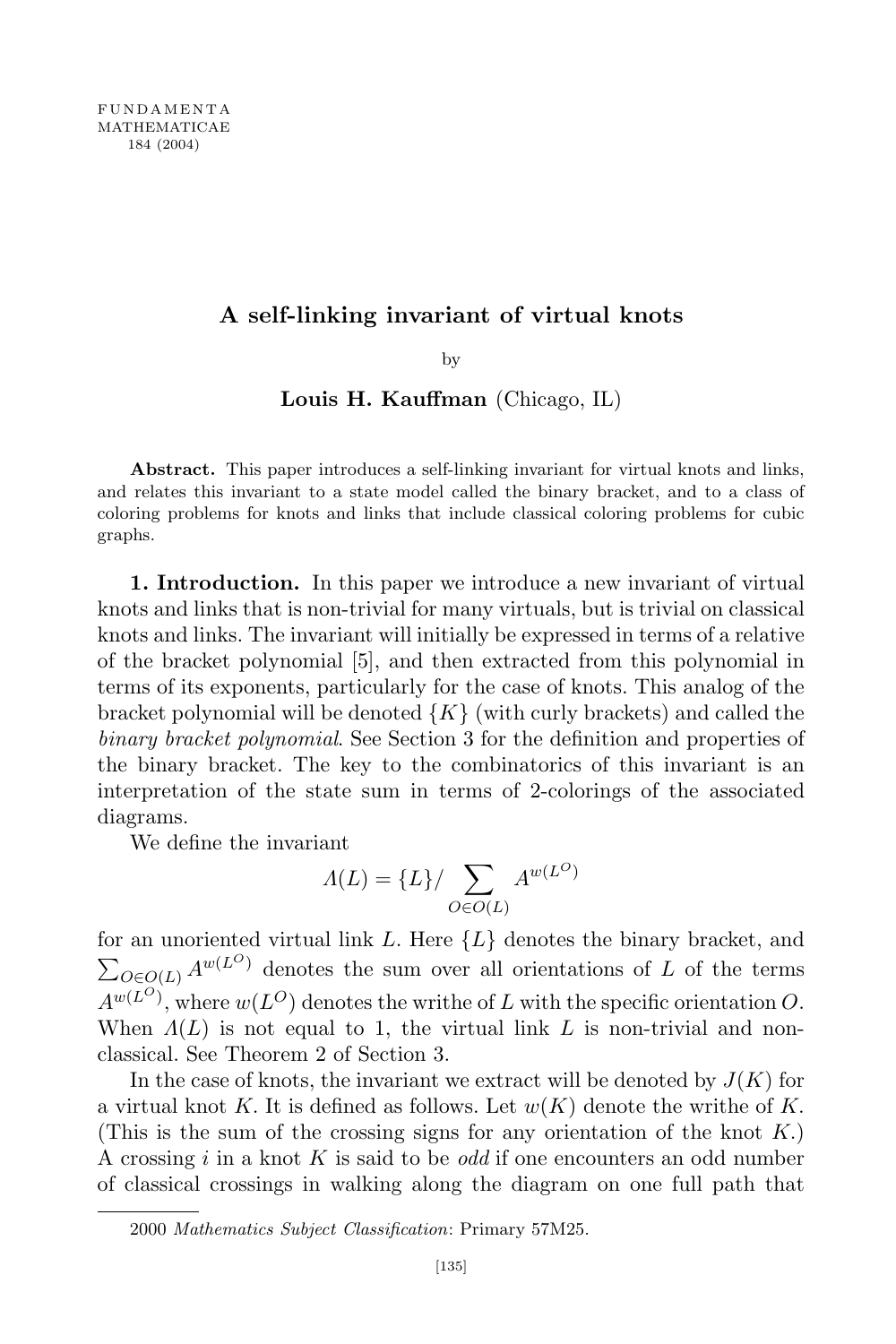### 136 L. H. Kauffman

starts at  $i$  and returns to  $i$ . Let  $Odd(K)$  denote the set of odd crossings in the diagram  $K$ . In a classical diagram  $K$ , the set  $Odd(K)$  is empty. The invariant  $J(K)$  is equal to the sum of the signs of the crossings in  $Odd(K)$ , and we write

$$
J(K) = w(K)|_{\mathrm{Odd}(K)}.
$$

 $J(K)$  is invariant under equivalence of virtual knots, and hence is a selflinking number for virtuals. If  $K^*$  denotes the mirror image of  $K$ , obtained by switching all the classical crossings of *K*, then  $J(K^*) = -J(K)$ . Thus  $J(K)$  can detect the difference between virtual knots and their mirror images when it is non-zero. Since  $J(K)$  is zero on classical knots, it detects nonclassicality when it is non-zero.

The invariants discussed in this paper are elementary. It is particularly striking that the invariant  $J(K) = w(K)|_{\text{Odd}(K)}$  is only infinitesimally more complicated than the classical writhe, and yet can be used to detect nontriviality, non-classicality and chirality for infinitely many virtual knots.

The paper is organized as follows. In Section 2 we review facts and definitions about virtual knot theory. The binary bracket is introduced in Section 3; also proofs of invariance, examples and the definitions and theorems about invariants extracted from the binary bracket are given here. Section 4 delineates a collection of examples of applications of the invariants  $J(K)$ and *Λ*(*L*)*.* These include a persistent virtual tangle, a virtual Whitehead link and virtual Borrommean rings. Section 5 introduces a combinatorial generalization of the binary bracket to an *n*-ary bracket (that is well defined on diagrams, but not an invariant of virtual links) with associated subtle coloring problems for flat virtual shadow diagrams. These coloring problems are direct generalizations of the 2-colorings associated with the binary bracket. We then explore the existence of uncolorables (there are uncolorable links even in the case  $n = 2$ ) for *n* greater than or equal to 3. We show that for  $n = 3$  the coloring problem defined here is directly related to the four color theorem in the form of three colorings of the edges of a cubic graph. The section ends with an explanation of the translation between these subjects.

**Acknowledgements.** Much of this effort was sponsored by the Defense Advanced Research Projects Agency (DARPA) and Air Force Research Laboratory, Air Force Materiel Command, USAF, under agreement F30602-01-2-05022. The U.S. Government is authorized to reproduce and distribute reprints for Government purposes notwithstanding any copyright annotations thereon. The views and conclusions contained herein are those of the author and should not be interpreted as necessarily representing the official policies or endorsements, either expressed or implied, of the Defense Advanced Research Projects Agency, the Air Force Research Laboratory, or the U.S. Government. It gives the author great pleasure to acknowledge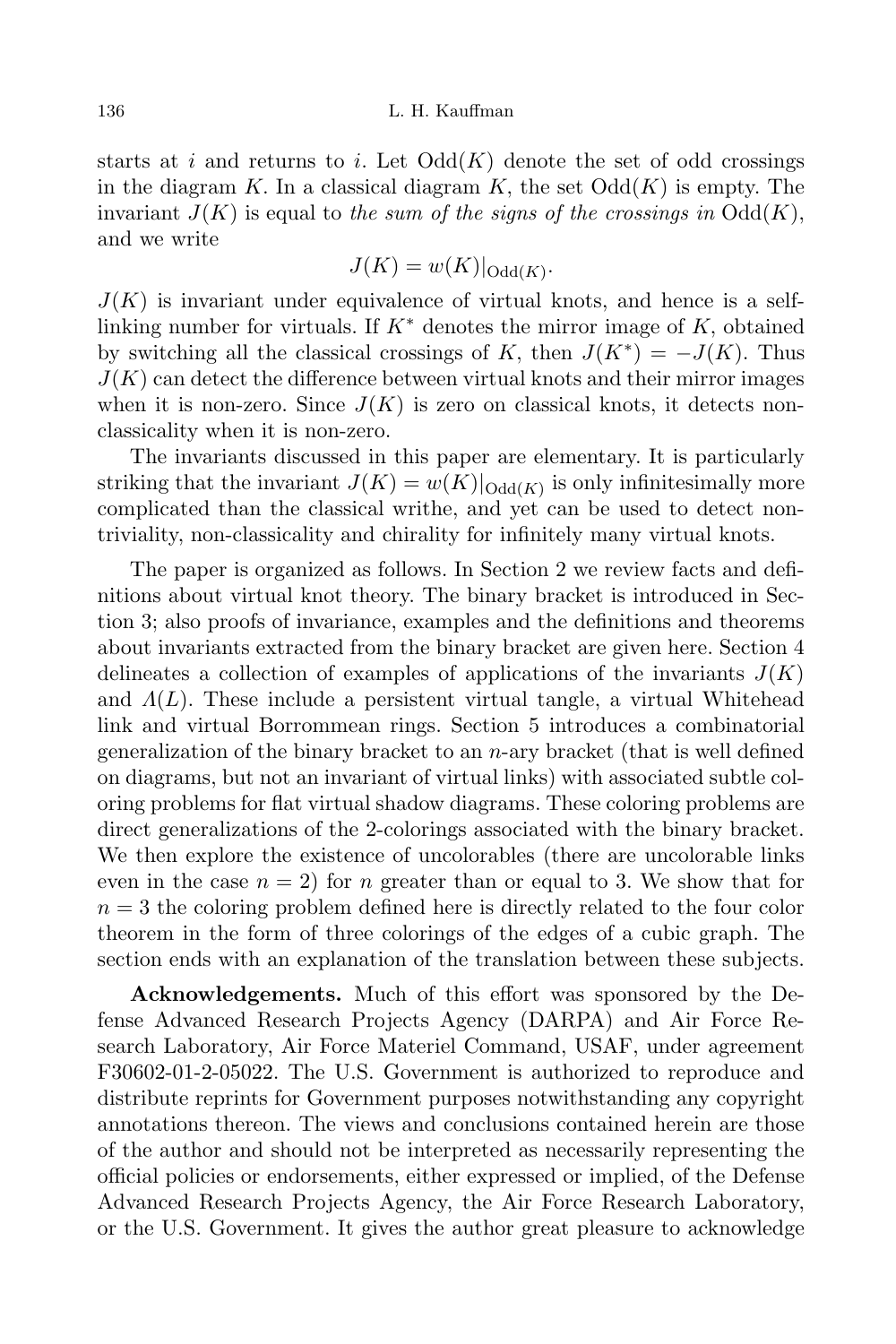support from NSF Grant DMS-0245588, and to give thanks to the University of Waterloo and the Perimeter Institute in Waterloo, Canada for their hospitality during the preparation of this research. The author is pleased to thank Bruce Richter for a helpful conversation about perfect matching.

**2. Virtual knot theory.** Virtual knot theory is an extension of classical diagrammatic knot theory. In this extension one adds a *virtual crossing* (see Figure 2) that is neither an over-crossing nor an under-crossing. A virtual crossing is represented by two crossing arcs with a small circle placed around the crossing point.



Fig. 3. The detour move

Moves on virtual diagrams generalize the Reidemeister moves for classical knot and link diagrams. See Figures 1, 2 and 3. One can summarize the moves on virtual diagrams by saying that the classical crossings interact with one another according to the usual Reidemeister moves. One adds the detour moves for consecutive sequences of virtual crossings and this completes the description of the moves on virtual diagrams. It is a consequence of the moves in Figure 2 that an arc going through any consecutive sequence of virtual crossings can be moved anywhere in the diagram keeping the endpoints fixed; the places where the moved arc crosses the diagram become new virtual crossings. This replacement is the *detour move*, and is illustrated schematically in Figure 3. Note that the fourth move in Figure 2 is a local detour move. (The corresponding moves with two classical crossings and one virtual crossing are not allowed.)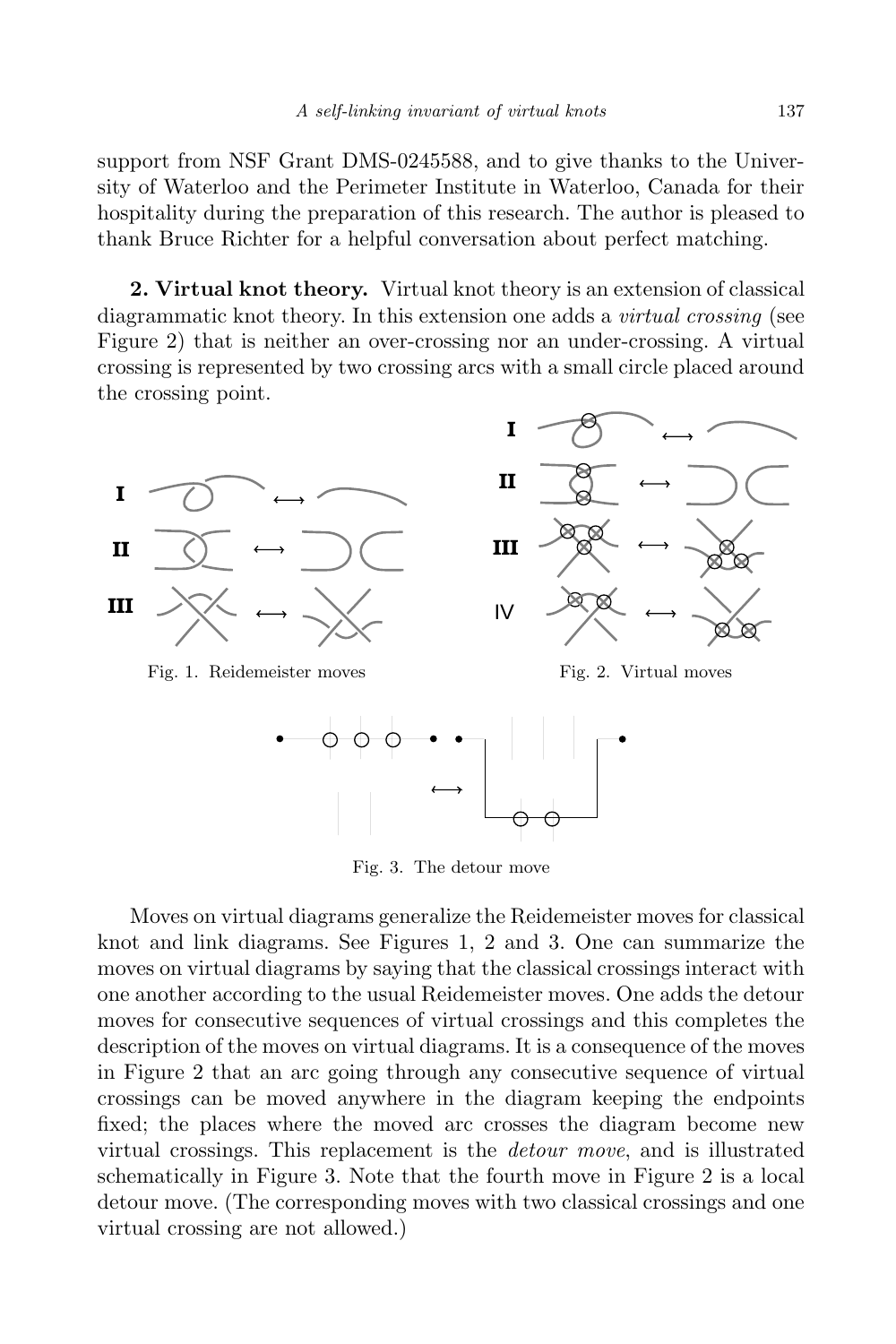One way to understand the meaning of virtual diagrams is to regard them as representatives for oriented Gauss codes (Gauss diagrams) [7, 3]. Virtual equivalence is the same as the equivalence relation generated on the collection of oriented Gauss codes modulo an abstract set of Reidemeister moves on the codes. The abstract Reidemeister moves on oriented Gauss codes correspond exactly to Reidemeister moves on diagrammatic representations of these codes in the plane (with virtual crossings), plus the use of the moves on virtual crossings (all consequences of the detour move). These extra moves make the particular choice of virtual crossings in a planar representation irrelevant. We know [7, 3] that classical knot theory embeds faithfully in virtual knot theory. That is, if two classical knots are equivalent through moves using virtual crossings, then they are equivalent solely via standard Reidemeister moves.

Virtual knots have a special diagrammatic theory that makes handling them very similar to the handling of classical knot diagrams. With this approach, one can generalize many structures in classical knot theory to the virtual domain, and use the virtual knots to test the limits of classical problems such as the question whether the Jones polynomial detects knots. Counterexamples to this conjecture exist in the virtual domain. The simplest example is the code  $C = 0+u^2+0^3- u^2+0^2+u^3-$  (here "o" stands for "over", "u" for "under", plus and minus signs refer to the orientations of the crossings 1*,* 2*,* 3) a virtualized trefoil, non-trivial, but with unit Jones polynomial. It is an open problem whether one of these counterexamples is equivalent to a classical knot.

There is a useful topological interpretation for this virtual theory in terms of embeddings of links in thickened surfaces. Regard each virtual crossing as a shorthand for a detour of one of the arcs in the crossing through a 1-handle that has been attached to the 2-sphere of the original diagram. By interpreting each virtual crossing in this way, we obtain an embedding of a collection of circles into a thickened surface  $S_g \times \mathbb{R}$ , where g is the number of virtual crossings in the original diagram  $L$ ,  $S_q$  is a compact oriented surface of genus  $q$  and  $\mathbb R$  denotes the real line. We say that two such surface embeddings are *stably equivalent* if one can be obtained from the other by isotopy in the thickened surfaces, homeomorphisms of the surfaces and the addition or subtraction of empty handles. Then we have the

THEOREM ([7, 8, 1] see also [11]). *Two virtual link diagrams are equivalent if and only if their corresponding surface embeddings are stably equivalent.*

**3. The binary bracket polynomial.** In this section we define a variant of the bracket polynomial [5], called the *binary bracket polynomial* and denoted by  ${K} = {K}(A)$  for any (unoriented) virtual knot or link K.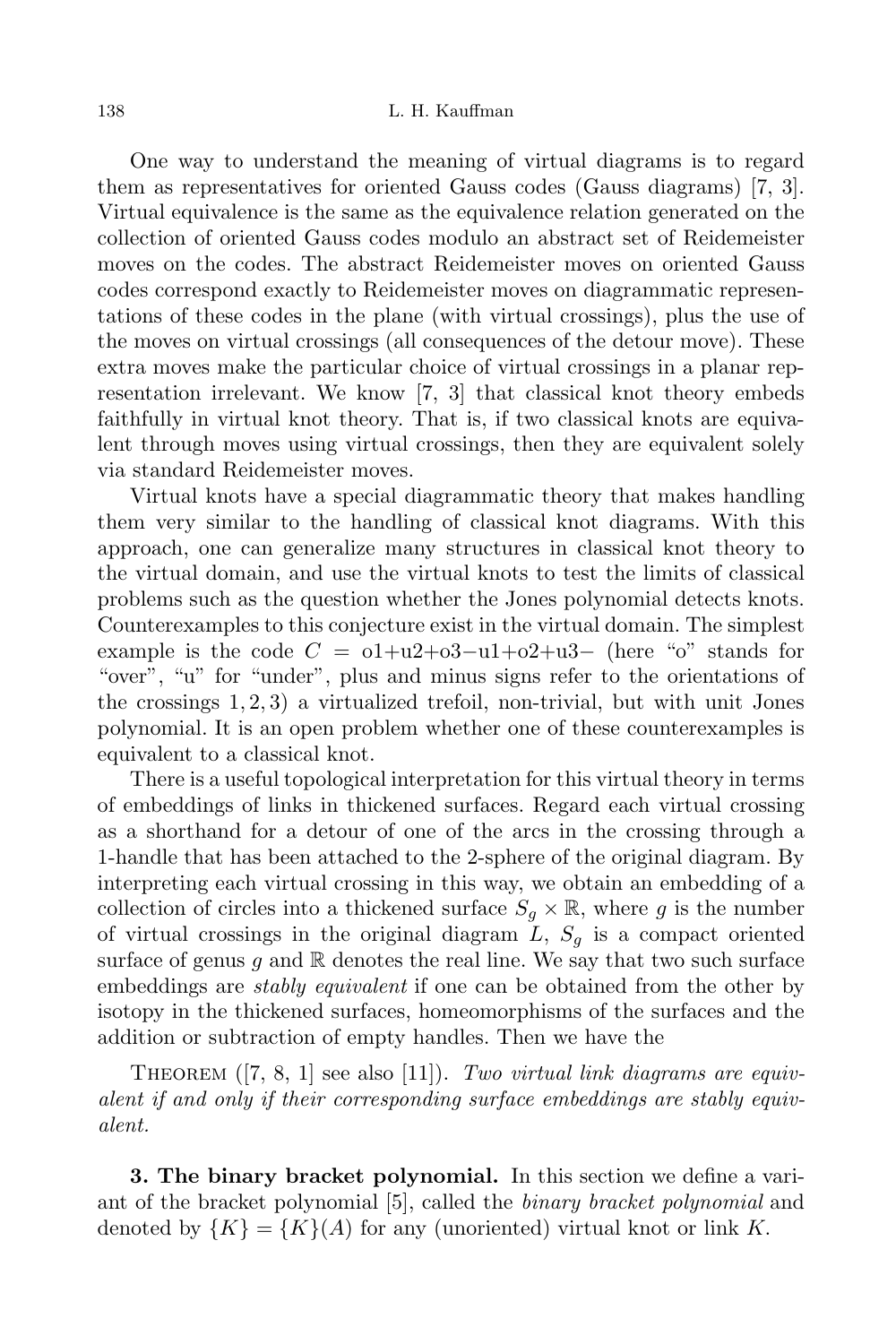We first describe the binary bracket as a state summation. In this respect, it has almost exactly the same formalism as the standard bracket polynomial, except that the value of an unlabeled loop is equal to 2*,* and the loops in each state are colored with the colors from the set  $\{0, 1\}$  in such a way that the colors appearing at a smoothing are always different. This restricts the possible states to a very small number and causes the invariant to behave differently on virtual links than it does on classical links.

Let *K* be any unoriented (virtual) link diagram. Define an *unlabeled state*, *S*, of *K* to be a choice of smoothing for each classical crossing of *K.* There are two choices for smoothing a given crossing, and thus there are  $2^N$ unlabeled states of a diagram with *N* classical crossings. A *labeled state* is a state *S* such that the labels 0 (zero) or 1 (one) have been assigned to each component loop in the state.



Fig. 4. Bracket smoothings

In a state we designate each smoothing with *A* or *A−*<sup>1</sup> according to the left-right convention shown in Figure 4. This designation is called a *vertex weight* of the state. *We require of a labeled state that the two labels that occur at a smoothing of a crossing are distinct.* This is indicated by a bold line between the arcs of the smoothing as illustrated in Figure 4. Labeled states satisfying this condition at the site of every smoothing will be called *properly labeled states.* If *S* is a properly labeled state, we let *{K|S}* denote the product of its vertex weights, and we define the two-color bracket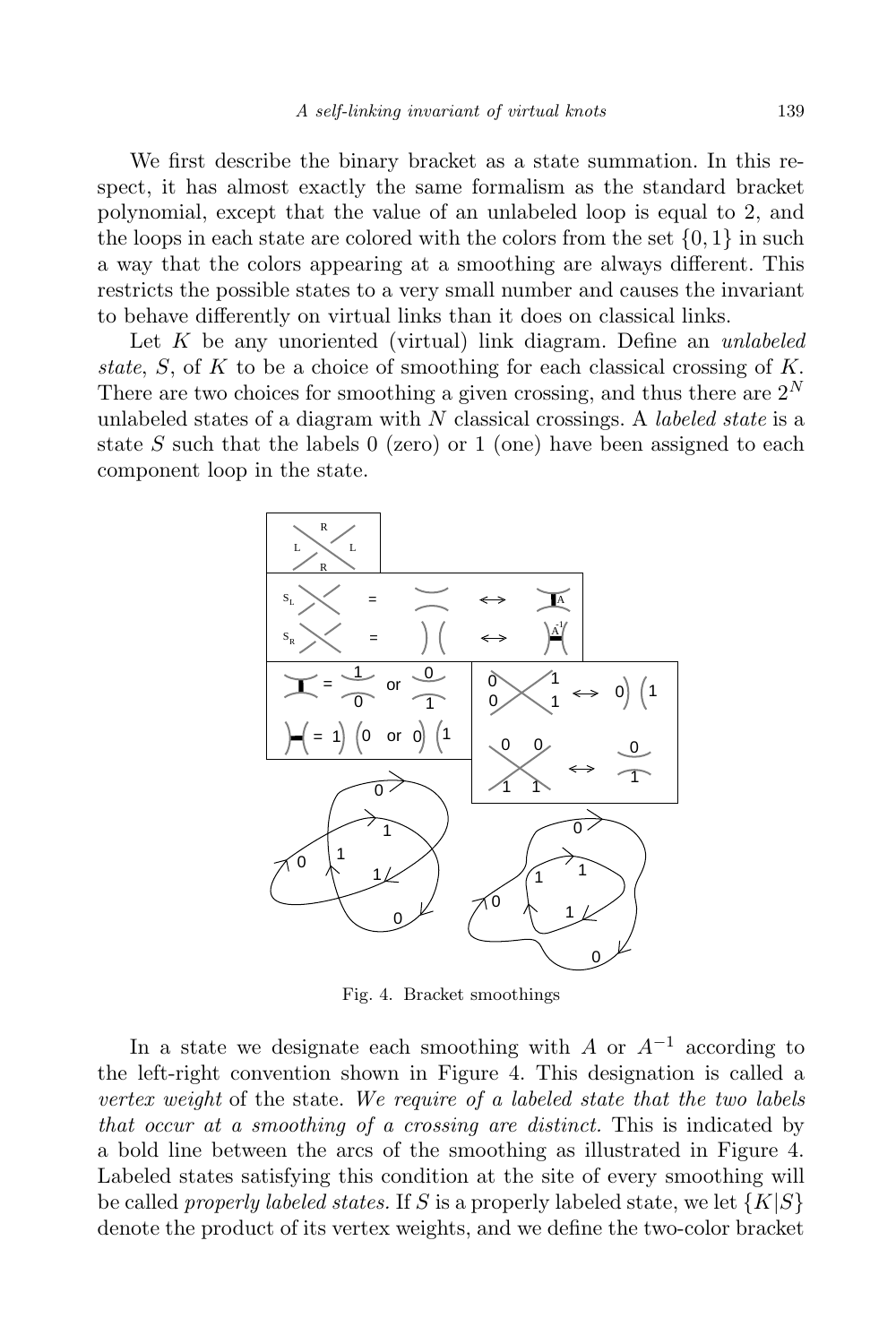polynomial by

$$
\{K\} = \sum_{S} \{K|S\},\
$$

where *S* runs through the set of properly labeled states of *K.*

It follows from this definition that  ${K}$  satisfies the equations

$$
\{\bigtimes\} = A \{\bigtimes\} + A^{-1} \{\bigtimes\},
$$
  

$$
\{K \amalg O\} = 2\{K\}, \quad \{O\} = 2.
$$

The first equation expresses the fact that the entire set of states of a given diagram is the union, with respect to a given crossing, of those states with an *A*-type smoothing and those with an *A−*<sup>1</sup> -type smoothing at that crossing. In the first equation, we indicate that the colors at the smoothing are different by the dark band placed between the arcs of the smoothing. The second and the third equations are clear from the formula defining the state summation.

The *binary bracket polynomial*,  $\{K\} = \{K\}(A)$ , assigns to each unoriented (virtual) link diagram *K* a Laurent polynomial in the variable *A.*

In computing the binary bracket, one finds the following behaviour under Reidemeister move I:

$$
\{\gamma\} = A\{\smile\} \quad \text{and} \quad \{\overline{\gamma}\} = A^{-1}\{\smile\},
$$

where  $\gamma$  denotes a curl of positive type as indicated in Figure 6, and  $\overline{\gamma}$ indicates a curl of negative type, as also seen in this figure. The type of a curl is the sign of the crossing when we orient it locally. Our convention of signs is also given in Figure 6. Note that the type of a curl does not depend on the orientation we choose. The small arcs on the right hand side of these formulas indicate the removal of the curl from the corresponding diagram.

Here is the diagrammatic proof of the behaviour of the binary bracket with a curl in the diagram:

$$
\left\{\sum_{i=1}^{n} \sum_{j=1}^{n} A_{i} \left\{ \sum_{j=1}^{n} \sum_{j=1}^{n} A_{i} \left\{ \sum_{j=1}^{n} A_{i} \left\{ \sum_{j=1}^{n} A_{i} \left\{ \sum_{j=1}^{n} A_{i} \left\{ \sum_{j=1}^{n} A_{i} \left\{ \sum_{j=1}^{n} A_{i} \left\{ \sum_{j=1}^{n} A_{i} \left\{ \sum_{j=1}^{n} A_{i} \left\{ \sum_{j=1}^{n} A_{i} \left\{ \sum_{j=1}^{n} A_{i} \left\{ \sum_{j=1}^{n} A_{i} \left\{ \sum_{j=1}^{n} A_{i} \left\{ \sum_{j=1}^{n} A_{i} \left\{ \sum_{j=1}^{n} A_{i} \left\{ \sum_{j=1}^{n} A_{i} \left\{ \sum_{j=1}^{n} A_{i} \left\{ \sum_{j=1}^{n} A_{i} \left\{ \sum_{j=1}^{n} A_{i} \left\{ \sum_{j=1}^{n} A_{i} \left\{ \sum_{j=1}^{n} A_{i} \left\{ \sum_{j=1}^{n} A_{i} \left\{ \sum_{j=1}^{n} A_{i} \left\{ \sum_{j=1}^{n} A_{i} \left\{ \sum_{j=1}^{n} A_{i} \left\{ \sum_{j=1}^{n} A_{i} \left\{ \sum_{j=1}^{n} A_{i} \left\{ \sum_{j=1}^{n} A_{i} \left\{ \sum_{j=1}^{n} A_{i} \left\{ \sum_{j=1}^{n} A_{i} \left\{ \sum_{j=1}^{n} A_{i} \left\{ \sum_{j=1}^{n} A_{i} \left\{ \sum_{j=1}^{n} A_{i} \left\{ \sum_{j=1}^{n} A_{i} \left\{ \sum_{j=1}^{n} A_{i} \left\{ \sum_{j=1}^{n} A_{i} \left\{ \sum_{j=1}^{n} A_{i} \left\{ \sum_{j=1}^{n} A_{i} \left\{ \sum_{j=1}^{n} A_{i} \left\{ \sum_{j=1}^{n} A_{i} \left\{ \sum_{j=1}^{n} A_{i} \left\
$$

Note that the second diagram contributes zero, since it contains a demand that an arc be colored differently from itself. The proof for the opposite curl goes the same way.

We now make a key observation about the structure of the properly colored states. Note that any link diagram *K*, real or virtual, has an underlying 4-regular plane graph  $\text{Sh}(K)$ , that we shall call the *shadow* of K. It follows (see Figure 4) from the combinatorics of coloring at a crossing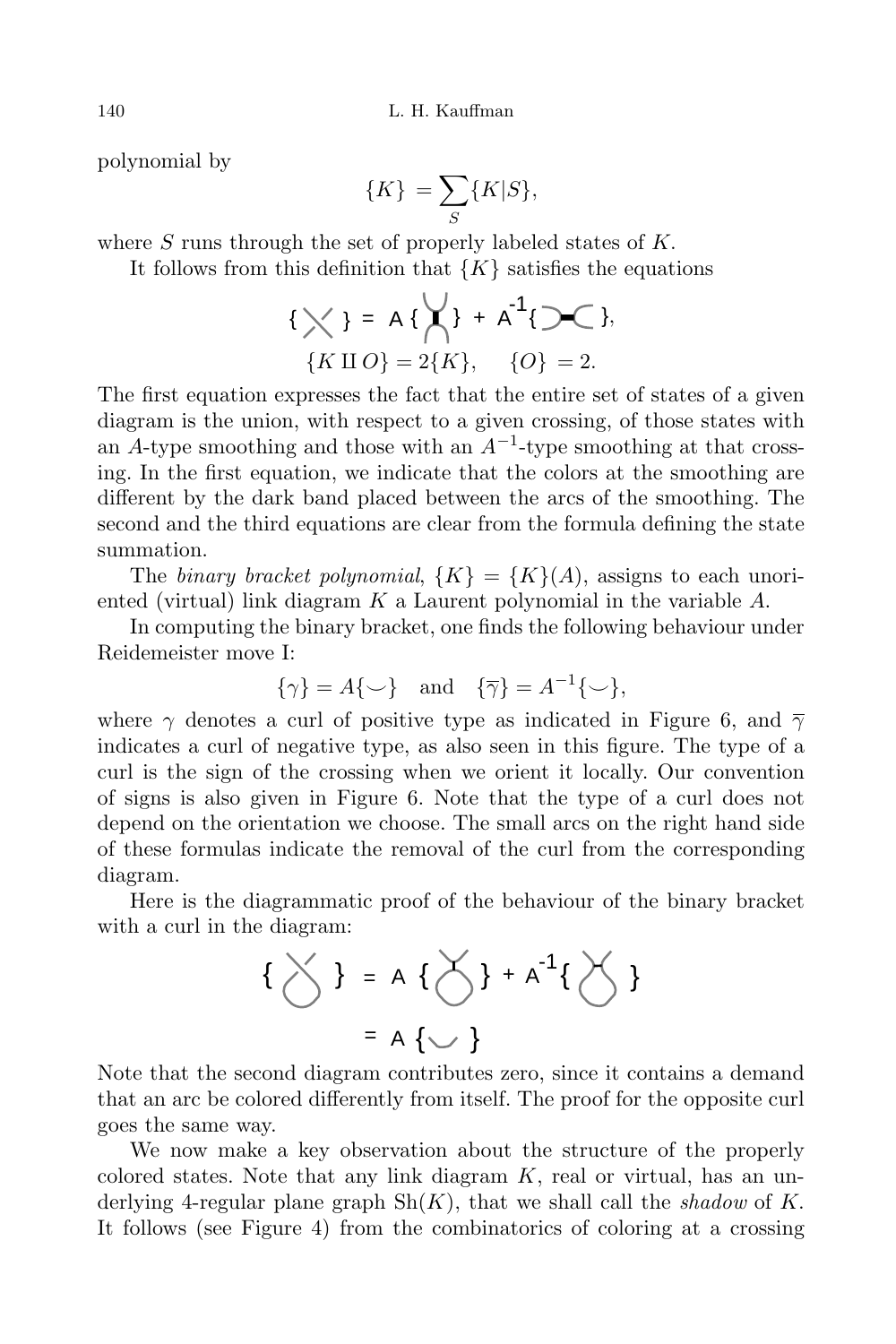that a properly colored state of a diagram *K* (virtual or classical) is the same as a coloring of the edges of the shadow  $\mathrm{Sh}(K)$  with 0 and 1 such that if two edges meet at a vertex and are not adjacent in the cyclic order at that vertex, then they receive different colors. This means that a proper coloring is obtained by walking along the diagram, crossing at each crossing, with a color change at each classical crossing and no change at each virtual crossing. It is easy to see that exactly two such colorings exist for any shadow of a knot diagram. If we have the shadow of a link diagram with an even number of virtual crossings between any two link components, then there are  $2^N$  proper diagram colorings, where  $N$  is the number of link components.

View Figure 5 for an illustration of the coloring statements of the last paragraph for two virtual knots *K* and *E.* In this figure, we have labeled one of the colored states on shadow diagrams for each knot. The smoothings that correspond to these states are indicated by segments drawn through the crossings. Note that in these virtual cases, there are crossings where the oriented smoothing is different from the smoothing indicated by the colored state. This kind of difference makes it possible for the invariant to detect some virtual knots.



Fig. 5. Virtual trefoil *K* and virtual figure eight *E*

Theorem 0. *The binary bracket is invariant under regular isotopy for virtual links*, *and it can be normalized to an invariant of ambient isotopy by the definition*

$$
\operatorname{Inv}_K(A) = A^{-w(K)}\{K\}(A),
$$

*where we choose an orientation for K*, *and where w*(*K*) *is the sum of the crossing signs of the oriented link K.*

 $w(K)$  is called the *writhe* of K. The convention for crossing signs is shown in Figure 6.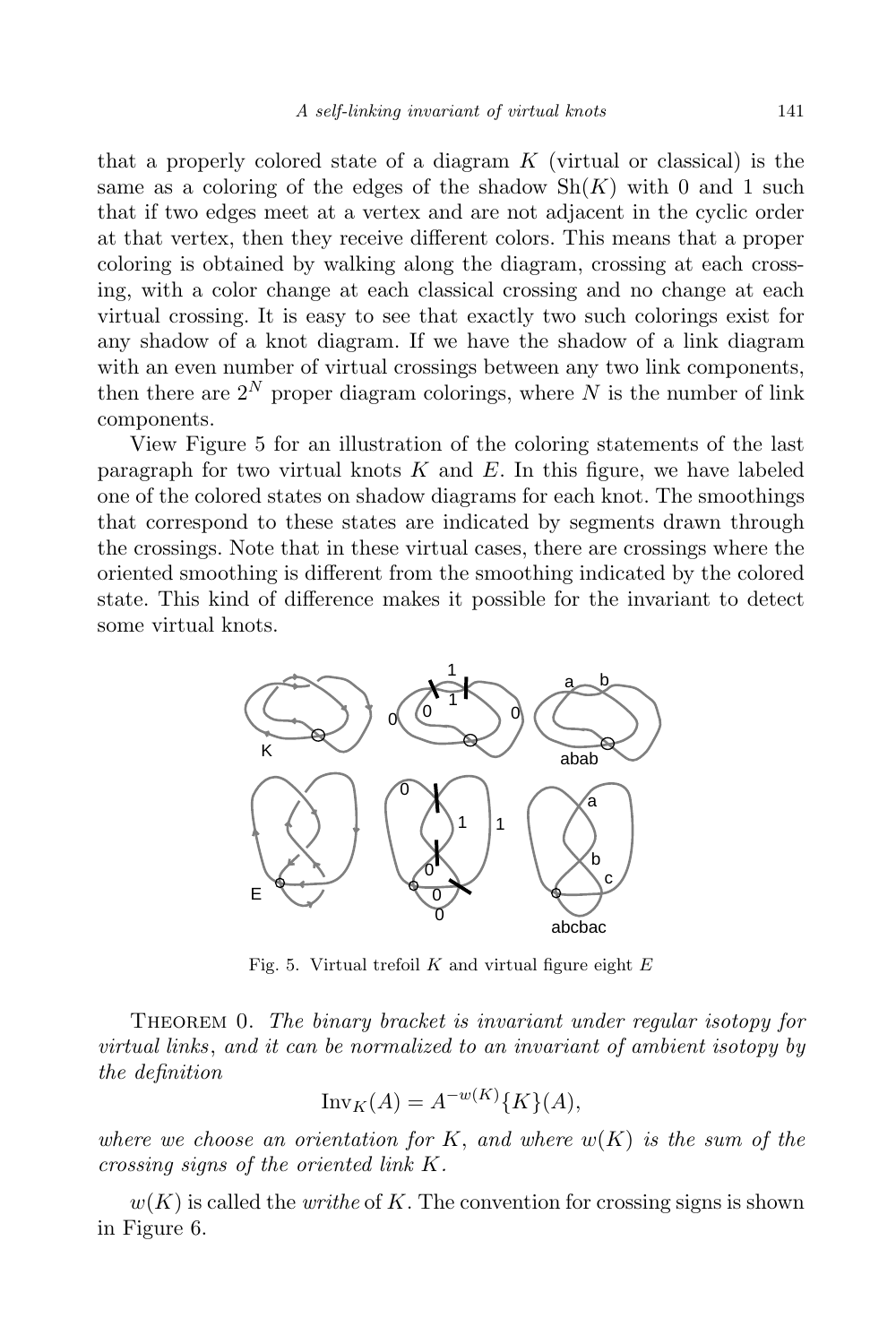

Fig. 6. Crossing signs and curls

*Proof of Theorem 0.* First we prove invariance under the second Reidemeister move. The diagrammatic proof is:



Note that in this expansion the initial second and third terms are zero due to demands for colors to be distinct from themselves. In the remaining two terms, the first consists of two arcs connected through an intermediate circle. If the top arc is colored *X*, then the circle is colored  $\sim$ *X* ( $\sim$ 0 = 1,  $\sim$ 1 = 0) and the bottom arc is hence colored *∼∼X* = *X.* Thus this condition for the first diagram is that the top and bottom arcs have the same color. This is the same as saying that the arcs of the reversed smoothing have the same color. Combined with the statement that the vertical arcs in the second diagram are of different colors, the two diagrams taken together encompass all cases for two vertical arcs. Hence the invariance under the second Reidemeister move is proved.

For invariance under the third Reidemeister move, view Figure 7.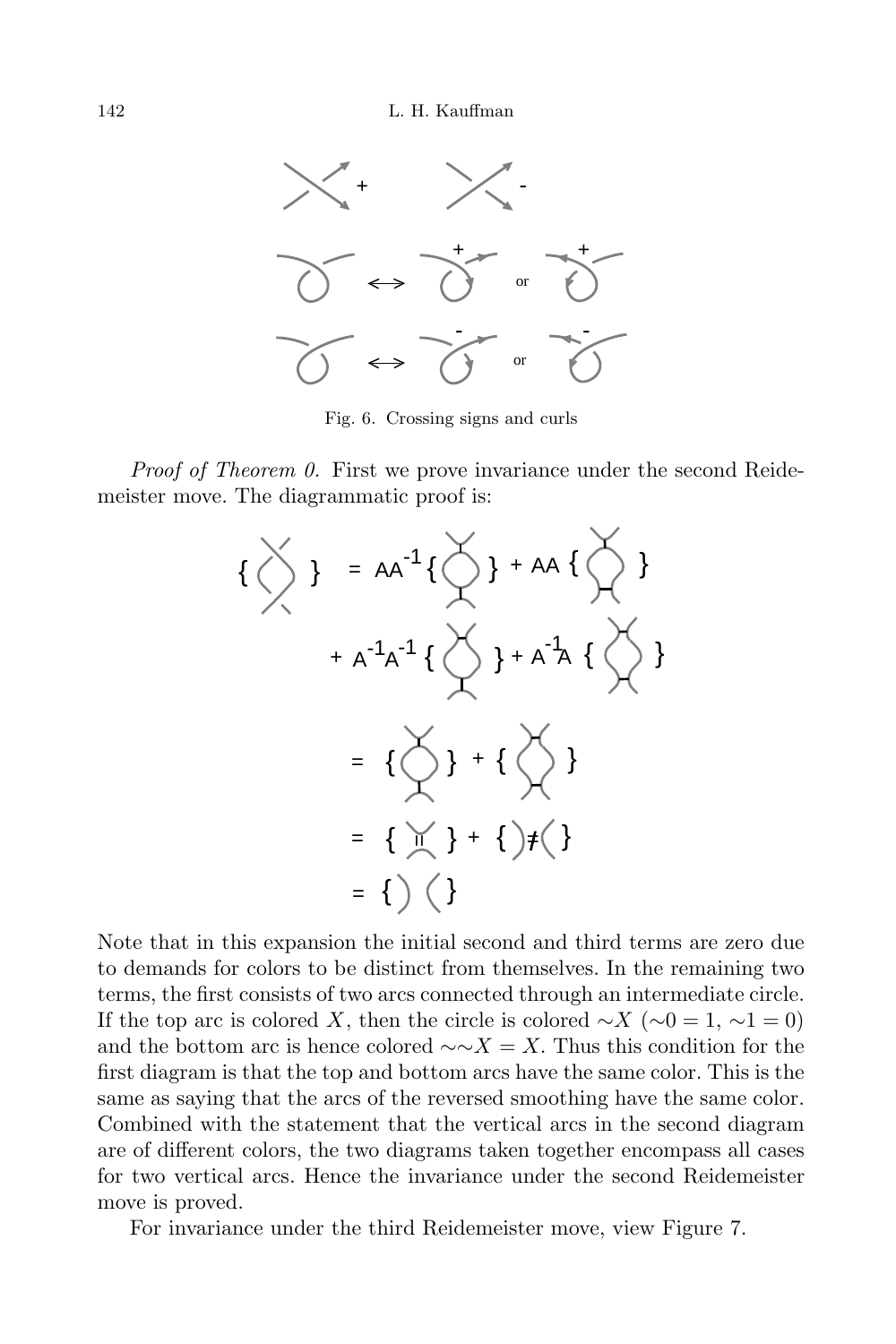

Fig. 7. States for third Reidemeister move

In Figure 7 we illustrate the general pattern of state labels on the shadows of the two sides of the third Reidemeister move. The variables  $x, y, z$ take the values 0 or 1*.* Note that given choices of the values of these variables for the top free ends of any one of the diagrams, the values on the rest of the diagram are determined by the coloring rule (switch as the signal goes through a classical crossing). Thus we need compare only one state at a time before and after the Reidemeister move. Note further that at a crossing the four labels will be two of one color and two of the other, determining the smoothing corresponding to the state. If we switch all colors at a given crossing, then the smoothing remains the same. Note that before and after the Reidemeister move, corresponding crossings indeed have all their colors switched. The vertex weights are determined by the smoothing and therefore the product of the vertex weights is the same before and after the smoothing. This proves the invariance under the classical Reidemeister third move.

It remains to prove invariance under the moves involving the virtual crossings. This is quite easy and we leave the details to the reader. Writhe normalization works to give invariance under all moves because the writhe itself is an invariant of regular isotopy and invariant under moves involving virtual crossings. This completes the proof of Theorem  $0.$ 

Remark. The binary bracket can be viewed as an invariant based on the following solution to the Yang–Baxter equation:

$$
R = \begin{pmatrix} 0 & 0 & 0 & A \\ 0 & A^{-1} & 0 & 0 \\ 0 & 0 & A^{-1} & 0 \\ A & 0 & 0 & 0 \end{pmatrix}.
$$

This 4 *×* 4 matrix is viewed as acting upon a tensor product of a twodimensional space with itself whose basis indices are 0 and 1*.* Note that if *A* is a unit complex number, then *R* is a unitary matrix. This makes this matrix of interest to us in the context of quantum computing as well as topology. See [2, 10].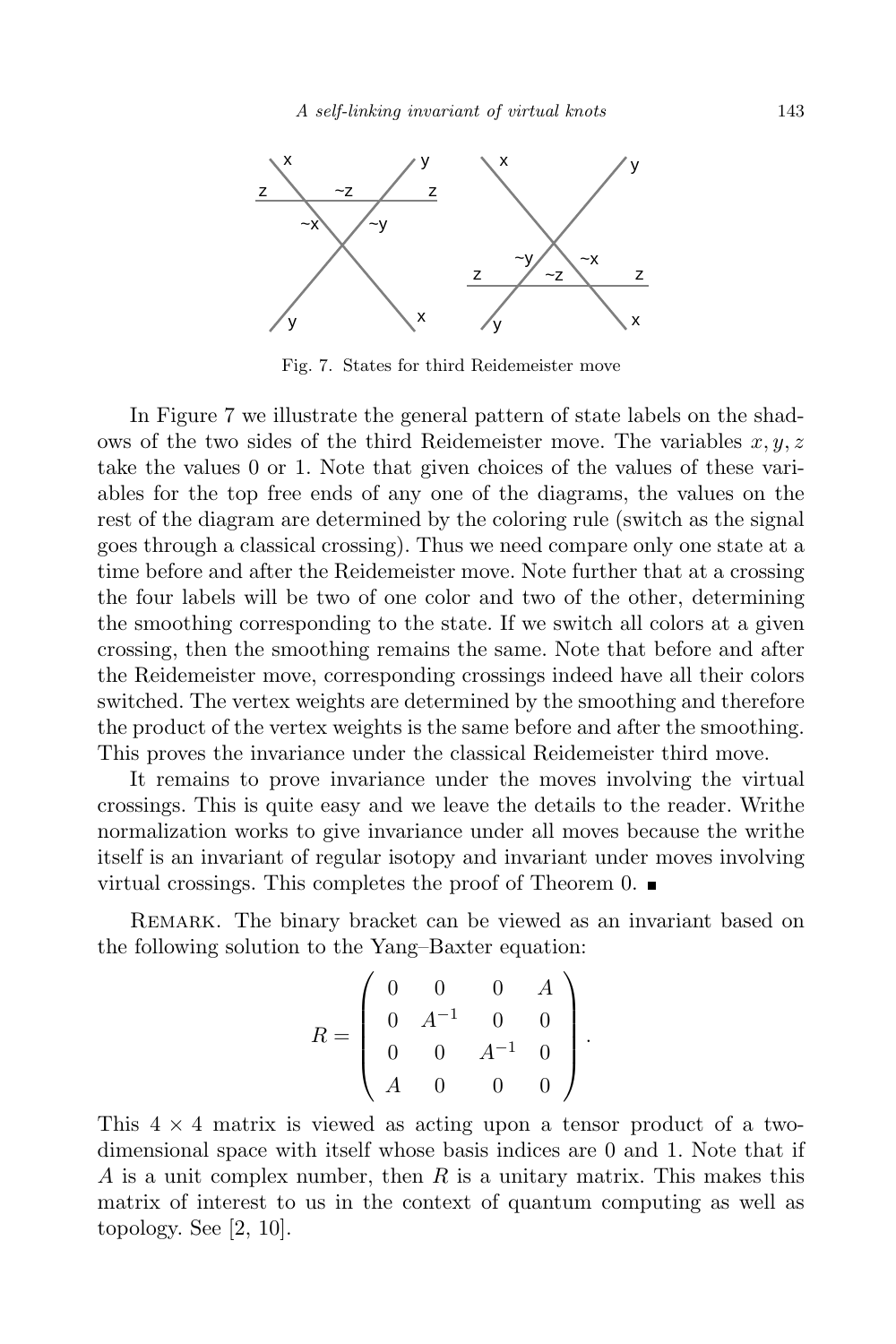The invariant Inv behaves very simply on classical knot and link diagrams.

- THEOREM 1. 1. Let *K* be a classical knot diagram. Then  $\{K\} = 2A^{w(K)}$ *where*  $w(K)$  *is the writhe of the diagram*  $K$  (*note that for a knot diagram*, *the writhe is independent of the choice of orientation of that*  $diagram$ *)*. *Thus*  $Inv(K) = 2$ .
- 2. Let *L* be a classical link diagram. Then  $\{L\} = \sum_{Q \in O(L)} A^{w(L^O)}$ , where  $O(L)$  *denotes the set of orientations of*  $L$ *, and*  $L^O$  *denotes*  $L$  *with the orientation*  $O$ . *Thus, for a given orientation*  $O_0$  *of*  $L$  *we have*

$$
Inv(L^{O_0}) = \sum_{O \in O(L)} A^{w(L^O) - w(L^{O_0})}.
$$

*Note that if L has components*  $\{L_1, \ldots, L_N\}$ *, then* 

$$
w(L^{O}) - w(L^{O_0}) = \sum_{i < j} (\text{Lk}(L_i^{O}, L_j^{O}) - \text{Lk}(L_i^{O_0}, L_j^{O_0})),
$$

*where* Lk *denotes the linking number.*

For virtual diagrams the story is quite different, and Inv can be unequal to 2 for virtual knots and unequal to the above writhe or linking number formulas for virtual links.

Theorem 2. 1. *If a link has an odd number of virtual crossings between two of its components*, *then there is no proper coloring of that link diagram.* (See Figure 8 for an illustration of this in the simplest case of a virtual link *H* with one classical crossing and one virtual crossing. The link *H* has linking number equal to 1*/*2*,* and linking number alone detects its linkedness. By convention the value of an empty sum is zero, and hence  ${H} = 0$ , whence  $Inv(H) = 0$ . Since  $Inv(OO) = 4$ , we see that Inv detects the linkedness of *H.* This case of empty sums is the first example of the use of Inv to detect virtual links.)



Fig. 8. The link *H*

2. *Call a crossing in a virtual knot diagram K* odd *if* , *in the Gauss code for that diagram*, *there are an odd number of appearances of* (*classical*) *crossings between the first and the second appearance of i. Let*

$$
J(K) = w(K)|_{\mathrm{Odd}(K)},
$$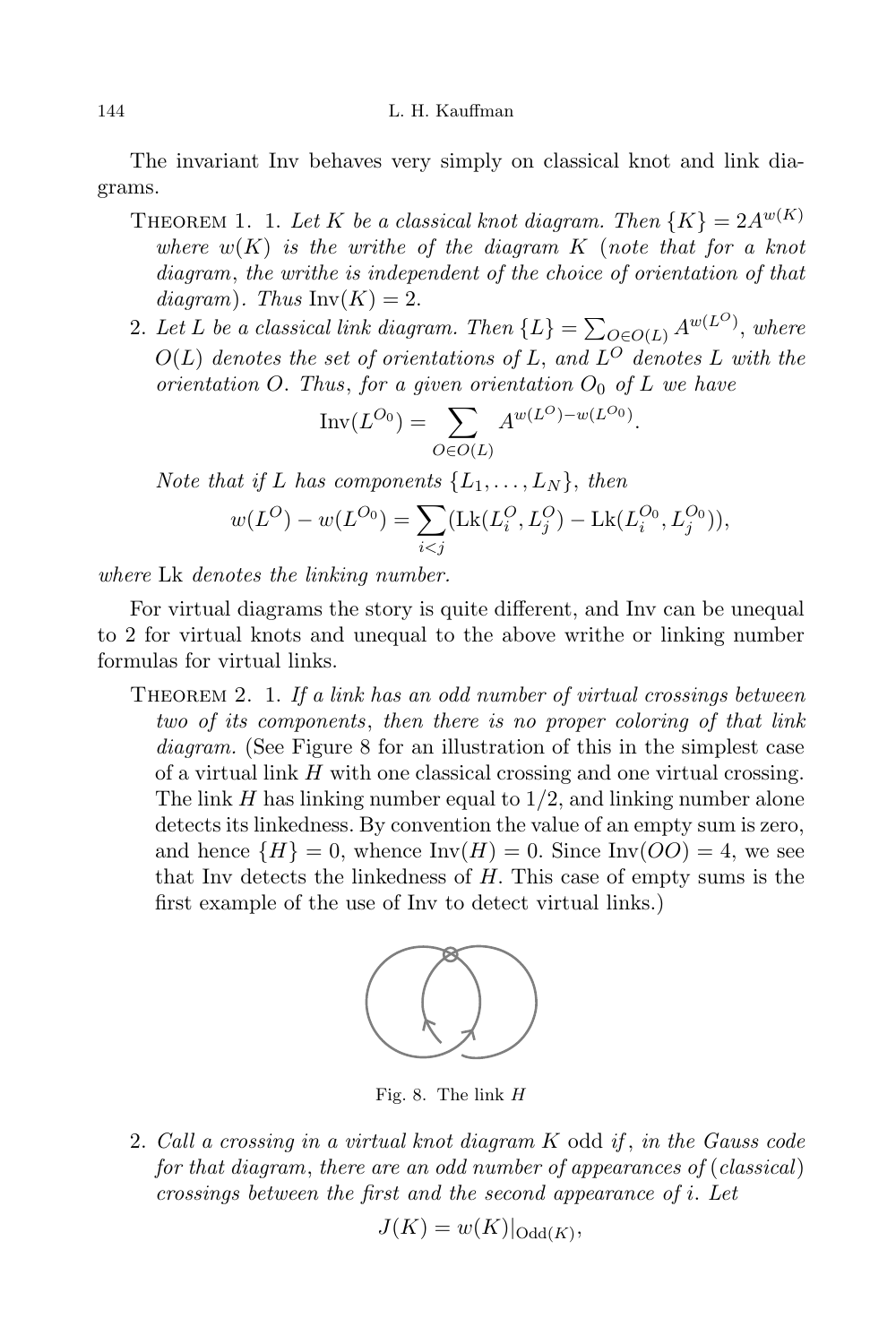*where*  $Odd(K)$  *denotes the collection of odd crossings of*  $K$ *, and the restriction of the writhe to*  $\text{Odd}(K), w(K)|_{\text{Odd}(K)}$ , *means the summation over the signs of the odd crossings in K. Then*

$$
\operatorname{Inv}(K) = 2A^{-2J(K)}.
$$

3. *If K is a virtual knot*, *let K∗ denote the mirror image for K that is obtained by switching all the crossings of the diagram K. Then*

$$
J(K^*) = -J(K).
$$

*Hence*, *if J*(*K*) *is non-zero*, *then K is inequivalent to its mirror image.*

- 4. *If K is a virtual knot and J*(*K*) *is non-zero*, *then K is not equivalent to a classical knot.*
- 5. *Let L be a virtual link diagram. Let O*(*L*) *denote the set of orientations of L, and L <sup>O</sup> denote L with orientation O. For a given orientation O*<sup>0</sup> *of L, let*

$$
\Sigma(L^{O_0}) = \sum_{O \in O(L)} A^{w(L^O) - w(L^{O_0})}.
$$

*For classical links*,  $\Sigma(L^{O_0}) = \text{Inv}(L^{O_0})$ *. This equality is not always the case for virtual links. Nevertheless*,  $\Sigma(L^{O_0})$  *is an invariant of virtual links. When these two invariants differ* , *we can conclude that the virtual link is non-trivial and non-classical. The ratio*

$$
\Lambda(L) = \{L\} / \sum_{O \in O(L)} A^{w(L^O)} = \text{Inv}(L^{O_0}) / \Sigma(L^{O_0})
$$

*is an invariant of the unoriented link L that*, *when not equal to* 1*, determines that the link is non-trivial and non-classical.*

Remark. View Figure 5. The two virtual knots in this figure illustrate the application of Theorem 2. In the case of the virtual trefoil *K,* the Gauss code of the shadow of *K* is *abab*; hence both crossings are odd, and we have  $J(K) = 2$ . This proves that K is non-trivial, non-classical and inequivalent to its mirror image. Similarly, the virtual knot *E* has shadow code *abcbac* so that the crossings *a* and *b* are odd. Hence  $J(E) = 2$  and *E* is also non-trivial, non-classical and chiral. Note that for *E,* the invariant is independent of the type of the even crossing *c.*

REMARK. V. Turaev points out to us [13] that implicit in the constructions of his paper on virtual strings [14] are interesting generalizations of the invariant  $J(K)$ . We shall pursue this topic in another paper.

*Proof of Theorem 1.* 1. To prove the first part, we note that in a classical knot diagram, there is exactly one state and this state has two proper colorings. The state can be obtained by choosing one coloring of the diagram and smoothing the crossings accordingly. Changing all zeros to ones and all ones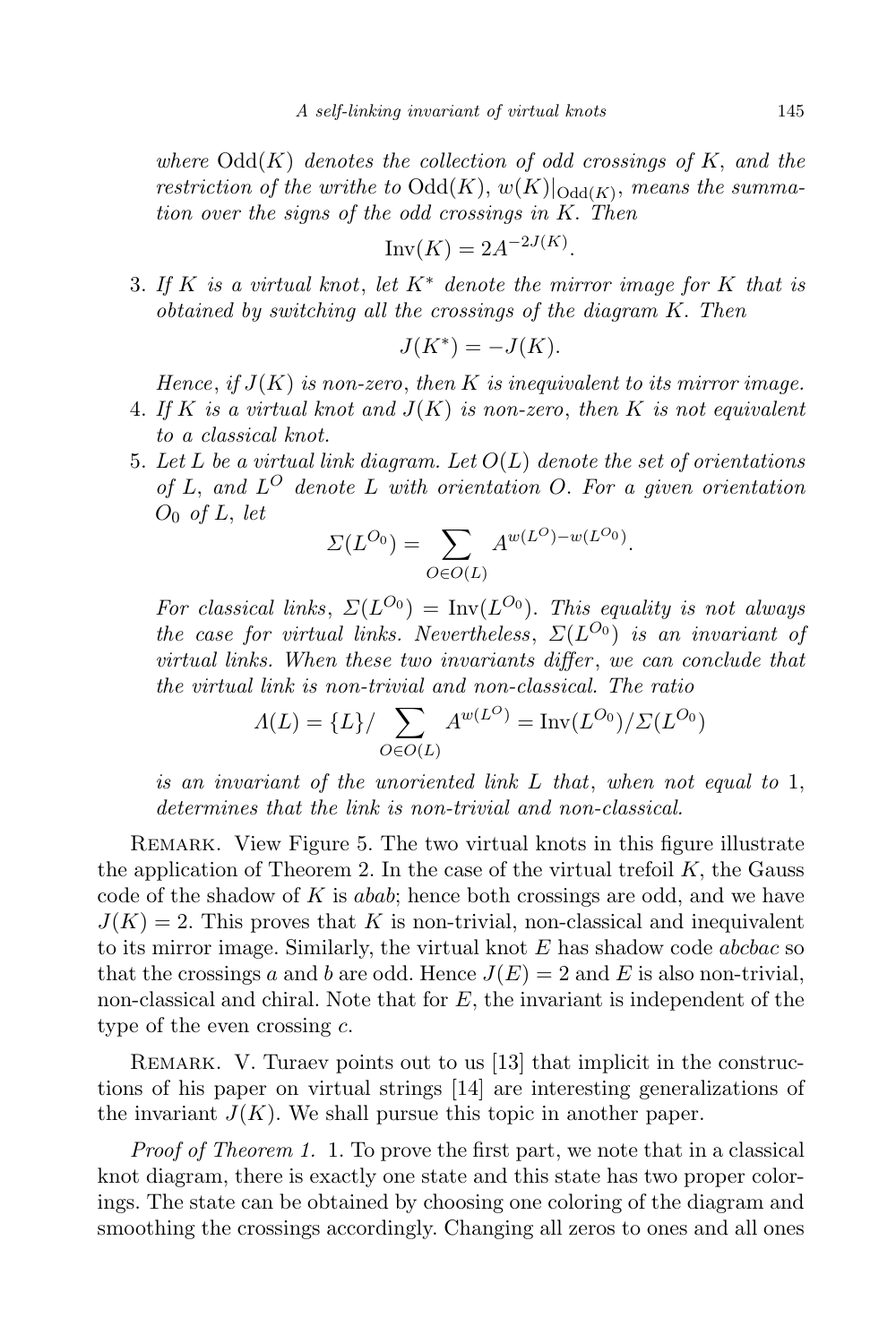to zeros gives the other colored state, but does not change the smoothing configuration. We claim that this smoothing configuration can also be obtained by orienting the diagram and forming an oriented smoothing at each crossing. (The resulting state is sometimes referred to as the collection of Seifert circles for the diagram.) To see an example, view Figure 4. The claim follows from the fact that there are an even number of crossings between the first and second occurrence of any given crossing *i* in the Gauss code of  $K$ . It follows from this that if  $(say)$  the color 0 is the input color to the crossing *i*, then the color 0 will also be the output color of the second appearance of the crossing *i.* The result is that the oriented smoothing of the crossings corresponds to the smoothing designated by the coloring. Given this claim, we need only point out that the state obtained from the oriented smoothings contributes  $A^{w(K)}$  to the state summation. This follows directly from the definition of the signs of crossings.

2. The proof of this second part requires a generalization of the argument we used in the first part. We need to prove the following lemma.

Lemma. *Let C be a collection of Jordan curves in the plane with a set of marked sites* (*with the structure of a smoothed crossing*)*. We say that C is* properly colored *if each curve can be assigned the color* 0 *or the color* 1 *such that each site is incident to two distinct colors. Such a proper coloring is possible for C if and only if it is possible to orient each Jordan curve in C such that the orientations at each site are parallel to one another.*

*Proof of Lemma.* Consider a collection *C* of oriented Jordan curves in the plane. Each curve has a well-defined rotation number that is either plus or minus one. By convention, a clockwise oriented circle has rotation number plus one, while a counterclockwise oriented circle has rotation number minus one. If C is an oriented Jordan curve, let  $\text{rot}(C)$  denote its rotation number. Each curve in C also has a *depth*  $d(C)$  defined to be  $d(C) =$  *the least number of transverse crossings with curves in C that are needed to draw an arc from the interior of C to the unbounded region in the plane.* For example, if a curve  $C_1$  surrounds another curve  $C_2$  with some pair of arcs from the two curves adjacent to one another, then  $d(C_2) = 1 + d(C_1)$ . In a nest of *n* circles, the innermost circle has depth *n*. A curve drawn in the unbounded region has depth 0*.*

Now define for each curve *C* in *C* the function

$$
\lambda(C) = (-1)^{d(C)} \operatorname{rot}(C).
$$

It is then easy to see that two adjacent curves  $C_1$  and  $C_2$  in  $\mathcal C$  have parallel orientations if and only if  $\lambda(C_1) \neq \lambda(C_2)$ . In Figure 9 we illustrate three curves with locally parallel orientations. Note that the two concentric curves have the same rotation number, while the two adjacent but not concentric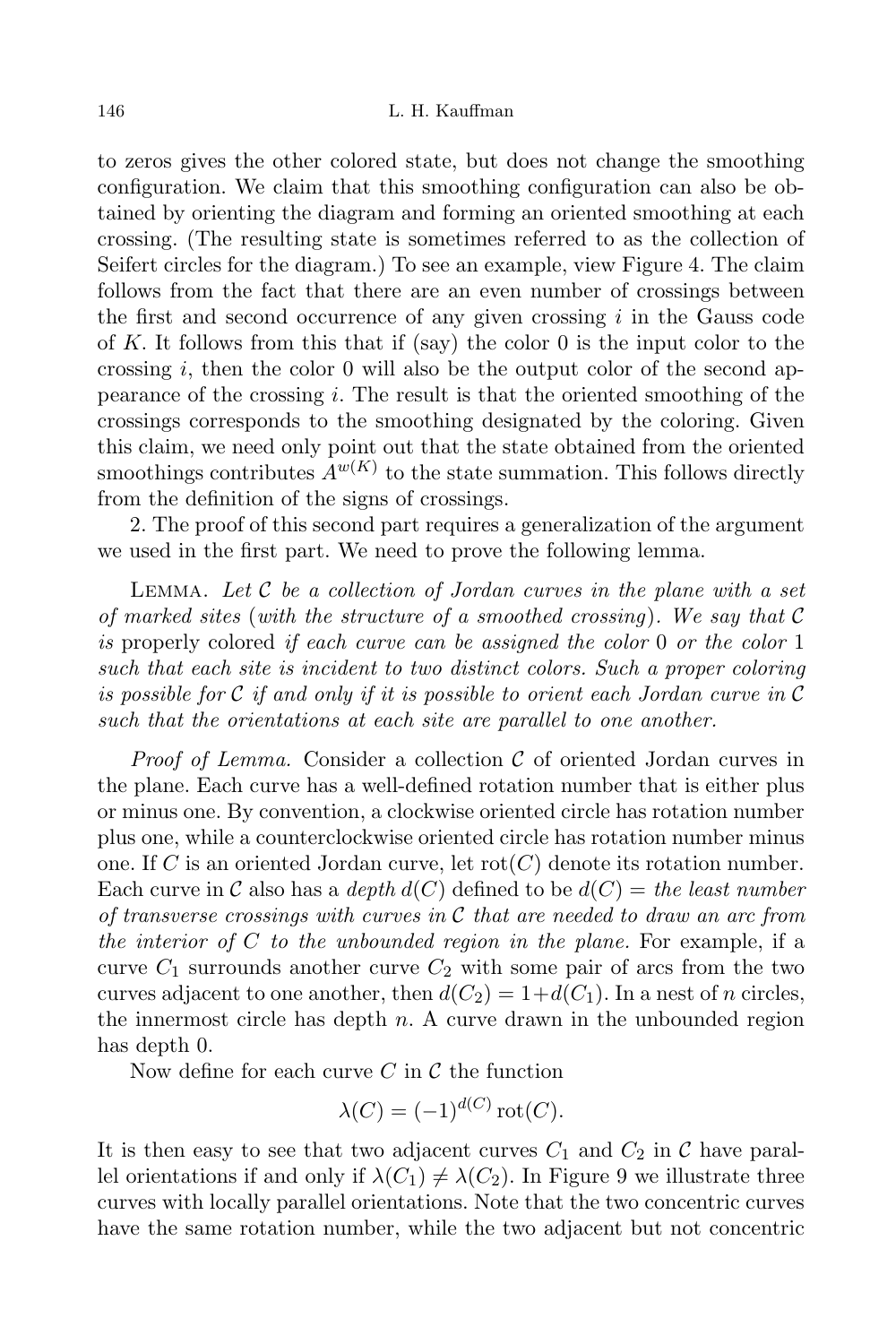

Fig. 9. Nested and adjacent oriented circles

curves have opposite rotation number. The Lemma follows from this observation. (We label a curve C with  $(1 + \lambda(C))/2$  to change to labels of 0 and 1 from labels of *−*1 and +1*.*)

With this lemma in hand, we see that every properly colored state of a classical link diagram corresponds to an orientation of that diagram, and that the evaluation of that state contributes *A* raised to the writhe of that choice of orientation. Once the coloring along any given link component is chosen, there is a unique choice of labeling for the rest of the link diagram to produce a given orientation. The formulas for part 2 of the theorem follow directly from these observations.

This completes the proof of Theorem 1.  $\blacksquare$ 

*Proof of Theorem 2.* Let *K* be a virtual knot. Just as in the classical case, there are only two labeled states for *K.* Each state is obtained by consecutively labeling the diagram with zeros and ones so that arcs separated by classical crossings are oppositely labeled. Consider the Gauss code for  $\mathrm{Sh}(K)$ . Without loss of generality, we can assume that the orientation of *K* is coincident with the order of the Gauss code. Let *i* denote one of the classical crossings in  $\text{Sh}(K)$ . We claim that the oriented smoothing at *i* is identical with the state smoothing at *i* if and only if the crossing *i* is even (see the definition of even and odd crossings given above). To see this claim, view Figure 10. In this figure we illustrate the case of an even crossing where there are zero classical crossings between the first and second appearance of *i.* The local configuration of colors is only changed by changing the parity of the number of classical crossings between the first and second appearance of *i,* and we see that in the even case the state smoothing is coincident with the oriented smoothing.



Fig. 10. An even crossing

We know, therefore, that  $K = 2A^{a-b}$ , where *a* is the sum of the signs of the even crossings and *b* is the sum of the signs of the odd crossings. Note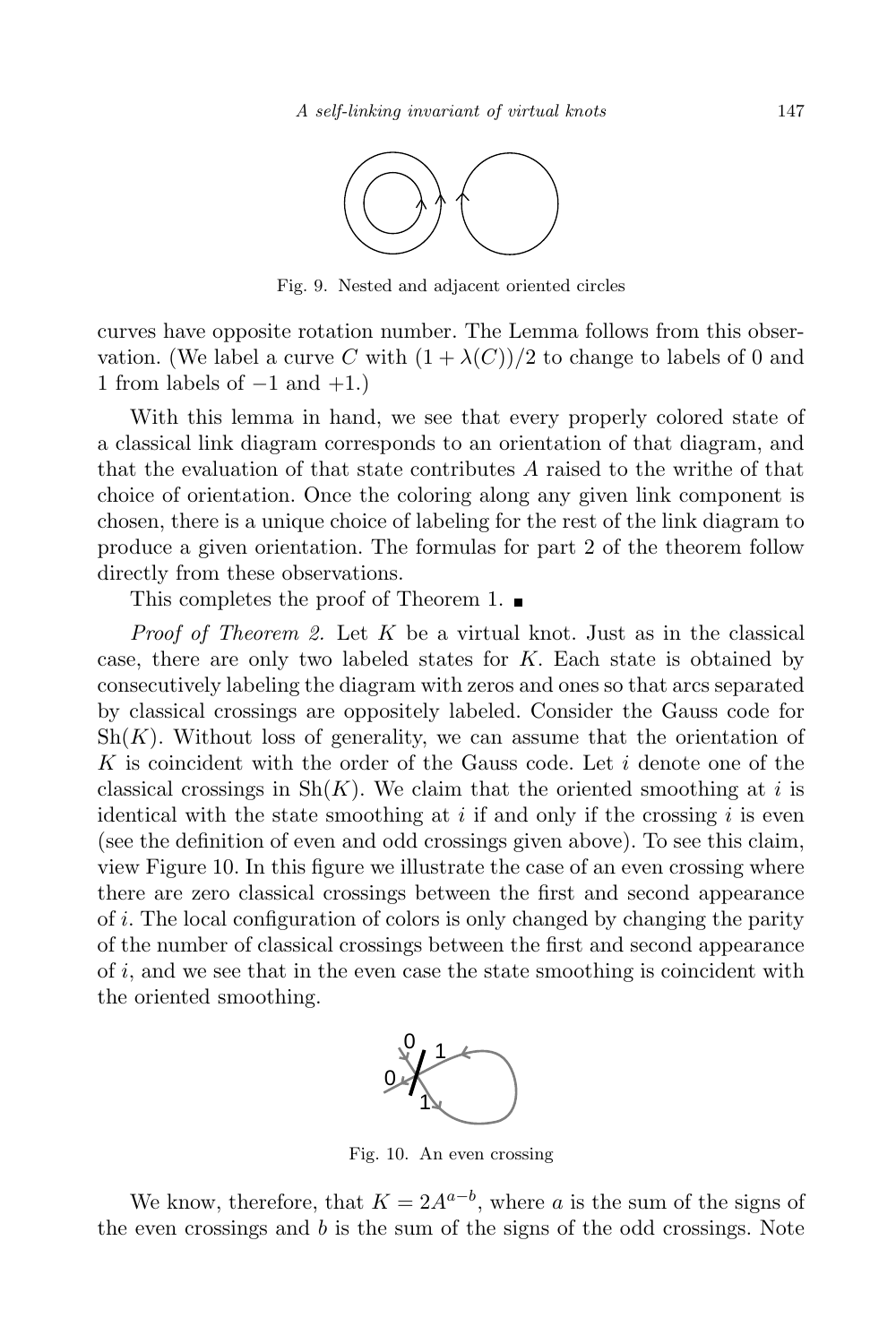that  $w(K) = a + b$ . By definition  $J(K) = b$ . Hence

$$
Inv(K) = 2A^{a-b-w(K)} = 2A^{a-b-a-b} = 2A^{-2b} = 2A^{-2J(K)}.
$$

This completes the proof of the formula stated in the theorem. It is clear that changing all the crossings in the knot reverses the sign of  $J(K)$ . Since  $Inv(K) = 2$  for classical knots, we see that  $J(K)$  detects non-classicality whenever it is non-zero. The fifth statement in this theorem is immediately obvious from the preceding discussion. This completes the proof of Theorem 2.  $\blacksquare$ 

**4. Examples.** In this section we give a sampling of examples that illustrate the use of the binary bracket polynomial and the associated self-linking invariant for virtual knots.



Fig. 11. Two knots

In Figure 11 we show virtual knots  $K_1$  and  $K_2$ . Both knots have underlying flat Gauss code *abcdbdac.* The code is odd for vertices *a* and *d*. Thus  $J(K_1) = 0$  and  $J(K_2) = 2$ . The invariant  $J(K)$  tells us nothing about  $K_1$ , but it does tell us that  $K_2$  is non-classical and not equivalent to its mirror image. An independent calculation, that we omit, shows that  $K_1$  has unit Jones polynomial, but that it is detected by the two-stand Jones polynomial.

In Figure 12 we illustrate a *persistent* virtual tangle *T.* It follows from the *J*-invariant that whenever this tangle occurs in a virtual knot diagram *K* with no other virtual crossings except those in the tangle *T*, then this diagram is non-trivial, non-classical and inequivalent to its planar mirror image. The proof of this statement is inherent in the figure. To see this note that we have indicated a schematic version of the general code for some diagram in which the tangle sits. The code has the form

$$
A1 * 2 * 34B * 341 * 2,
$$

where the *∗* denotes the occurrence of a virtual crossing in the diagram for the tangle *T,* and *A* and *B* are strings for the remaining part of the Gauss code of *K.* Since a crossing is odd exactly when its pair of appearances in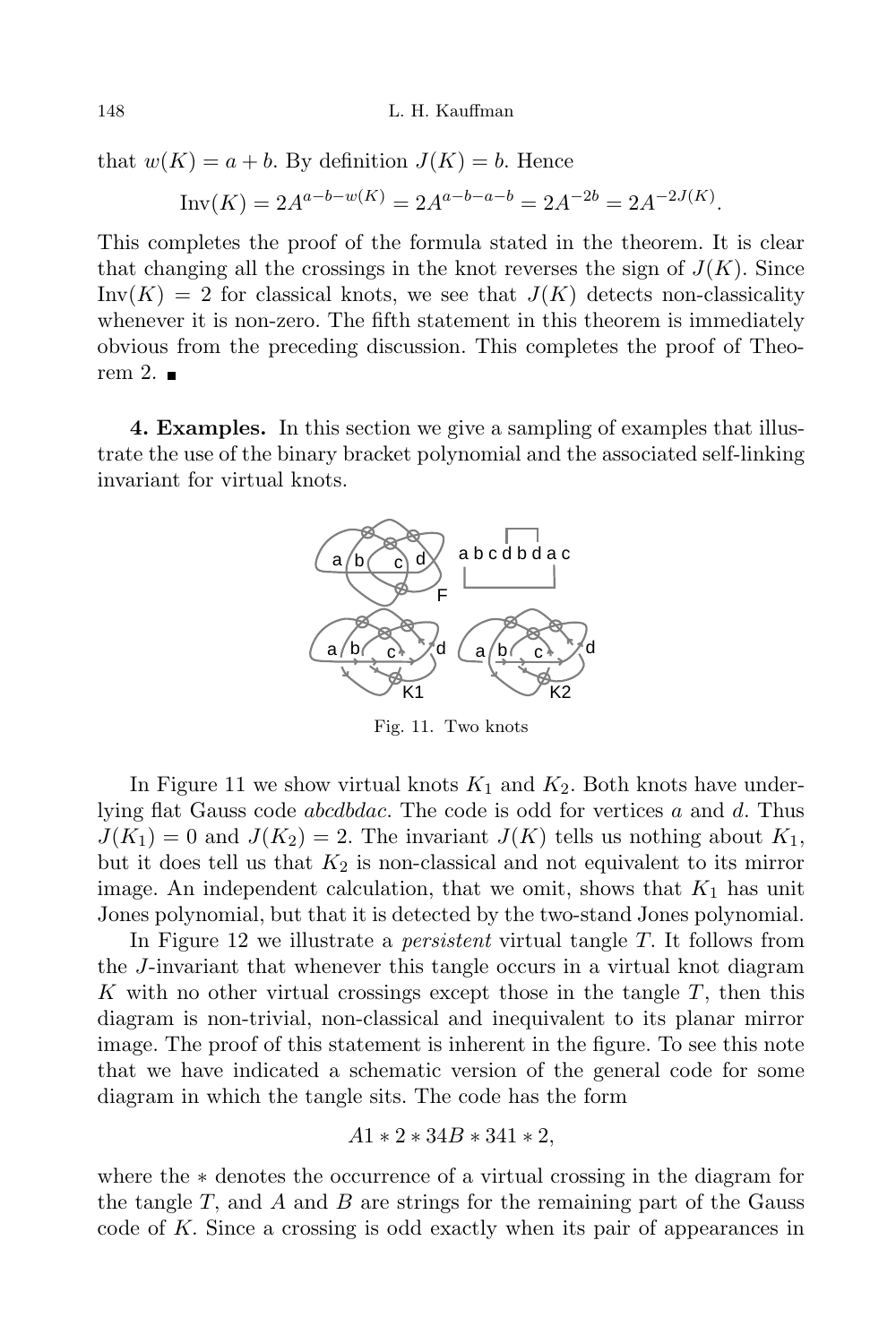

Fig. 12. A persistent virtual tangle

the Gauss code contains an odd number of virtual crossings, it follows that the only odd crossings in the diagram *K* are 1, 2 and 3. Hence  $J(K) = 3$ , proving the result.



Fig. 13. Virtual Whitehead link

In Figure 13 we show a "virtual Whitehead link" *L.* (The Whitehead link is a classical non-trivial link of two components with linking number zero.) The link *L* has  $w(L) = -1$  and this is true for each of its four orientations. Hence  $\sum_{O \in O(L)} A^{w(L^O)} = 4A^{-1}$ . The two state diagrams in Figure 13 show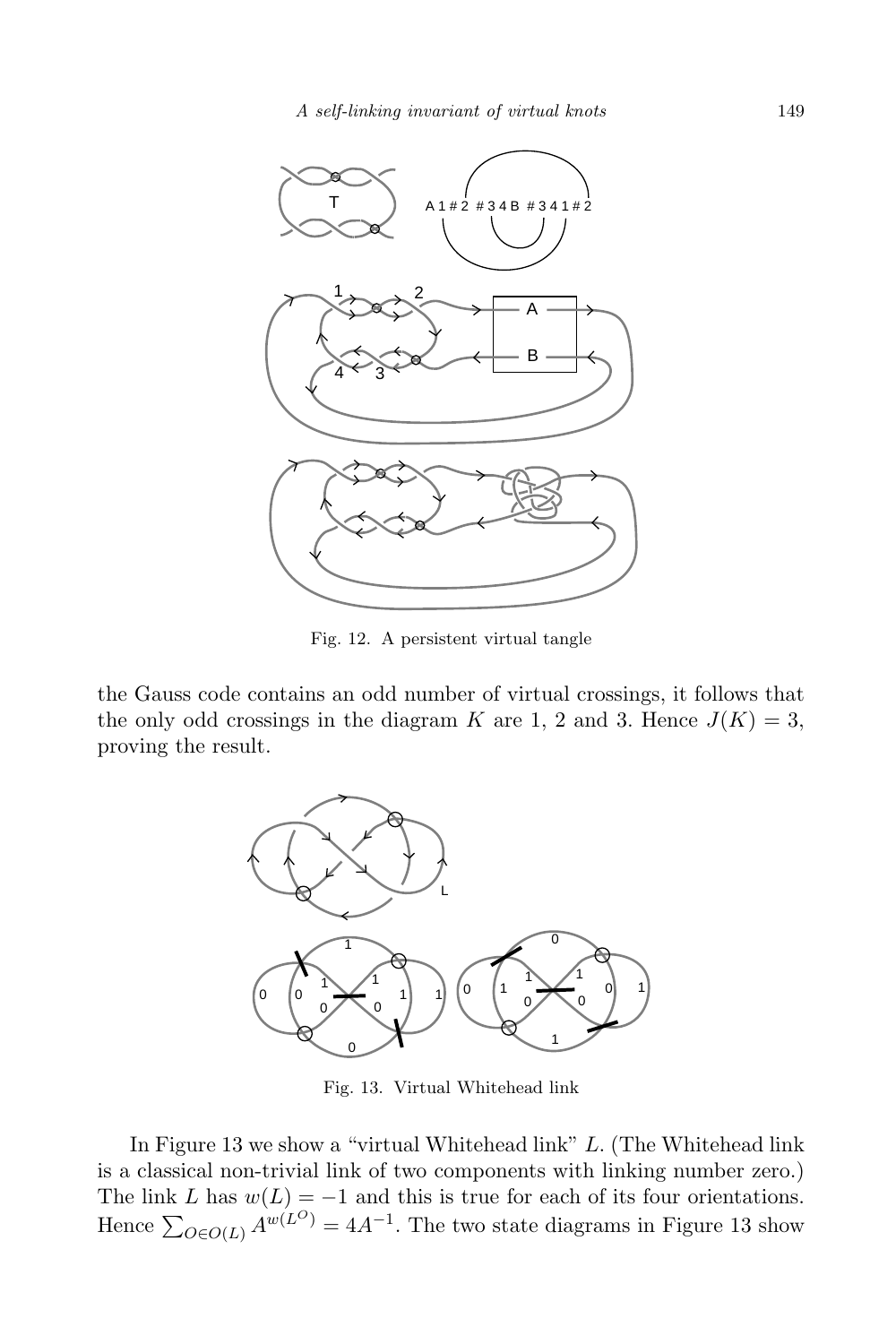that  ${L} = 2(A^{-1} + A^3)$ . Thus *Λ*(*L*) = {*L*}/  $\sum$ *O∈O*(*L*)  $A^{w(L^O)} = (A^{-1} + A^3)/2A^{-1} = (1 + A^4)/2.$ 

Since  $\Lambda(L)$  is not equal to 1, we conclude that the unoriented link L is not trivial and not classical. Since  $\Lambda(L)(A) \neq \Lambda(L)(A^{-1})$ , we conclude that *L* is not equivalent to its planar mirror image.



Fig. 14. Virtual Borrommean rings

In Figure 14 we show a link *B* that could be called the "virtual Borrommean rings". Note that *B* has writhe zero for each of its orientations. Thus  $\sum_{O \in O(B)} A^{w(B^O)} = 4$ . The states illustrated in the figure show that  ${L}$  = 2(2 + *A*<sup>4</sup> + *A*<sup>−4</sup>)*.* Thus

$$
\Lambda(B) = \{B\} / \sum_{O \in O(B)} A^{w(B^O)} = (2 + A^4 + A^{-4})/2.
$$

This shows that the virtual Borrommean rings are non-trivial and nonclassical.

**5. Colorings and generalizations.** It is natural to ask what happens in the formalism of the binary bracket if we replace coloring by two colors with colorings by an arbitrary number of colors. That is, we ask about  ${K}_n$ , where this *n*-ary bracket evaluation satisfies the equations below.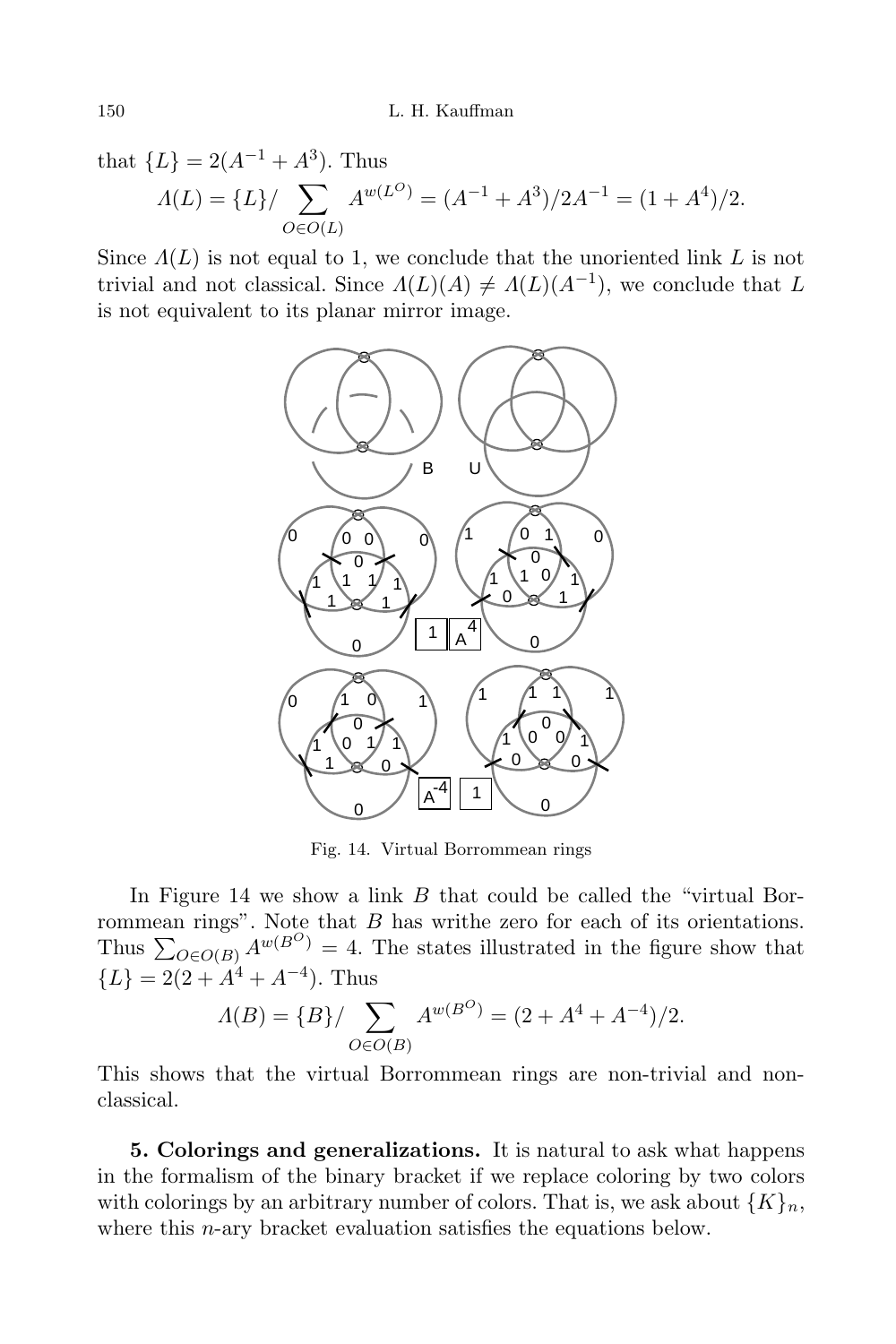$$
\{\bigtimes\}_{n} = A\{\bigtimes\}_{n} + B\{\bigsetminus\}_{n},
$$
  

$$
\{K \amalg O\}_{n} = n\{K\}, \quad \{O\}_{n} = n.
$$

Here our conventions are the same as before and  ${K}_{n}$  gives a well defined polynomial on virtual link diagrams, in the commuting variables *A* and *B.* It appears, however, that unless  $n = 2$  there is no way to obtain non-trivial invariants of (virtual) knots and links from this scheme. Nevertheless, it is of interest to consider the underlying problem of coloring virtual link diagrams according to the generalization of our rules that is inherent in these equations.

For this purpose, we define a specialized *n*-ary *shadow bracket*, by the following equations.

$$
[\bigtimes]_n = [\bigtimes]_n + [\bigcirc]_n,
$$
  

$$
[K \amalg O]_n = n[K], \quad [O]_n = n.
$$

We call this evaluation of a virtual shadow diagram (note that the crossing is neither over nor under) the shadow bracket to emphasize that the crossings in the diagram are flattened. Note that we still have virtual crossings and flat classical crossings. Coloration at a flat classical crossing follows the rules indicated by the shadow bracket. That is, the rule for coloring is that *as one crosses a crossing the color must change*, *and there are exactly two distinct colors at any given flat crossing.* See Figure 15. At a virtual crossing colors



Fig. 15. Coloring rules at flat and virtual crossings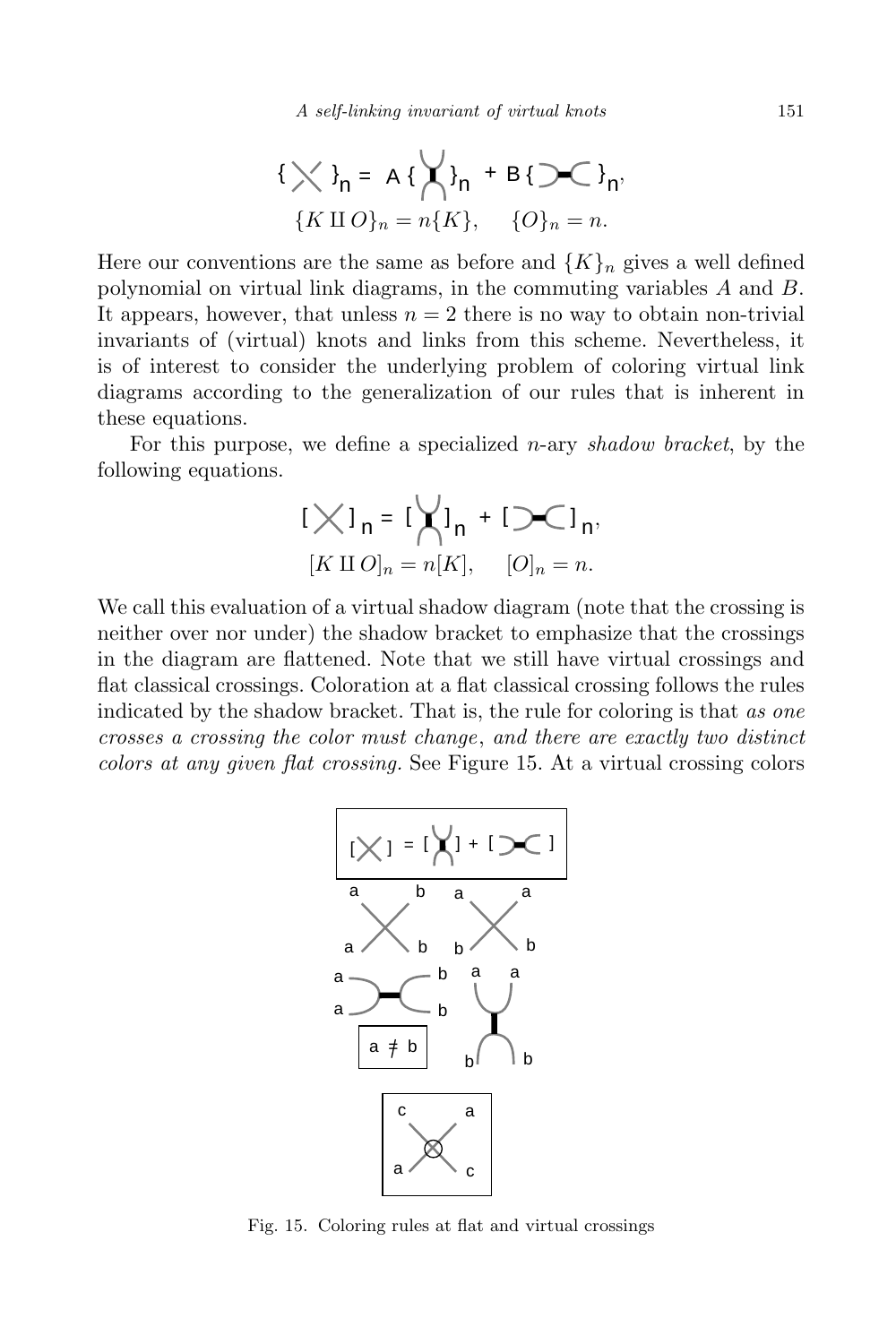do not change when one crosses the crossing and either one or two colors are present at the virtual crossing. The equation above for the shadow bracket can be read as tautological. Any coloring at a given crossing must be in one of the two disjoint possibilities indicated. The value of the shadow bracket on a flat virtual diagram is equal to the number of colorings of the diagram that are possible under these rules for *n* colors.

We would like to know which virtual diagrams are colorable in *n* colors for *n* greater than two. When *n* is equal to two, the answer is simple, and already used in the virtual knot theory part of this paper. *A virtual diagram is colorable with two colors whenever the number of virtual crossings shared between any two components of the diagram is even.* The situation for higher *n* is much more subtle. First of all consider the diagram in Figure 16. This diagram is the projection of the virtual Hopf link of Figure 8. It is uncolorable for any *n*, since its structure demands colors that are unequal to themselves.



Fig. 16. The simplest uncolorable

On the other hand, consider the diagram in Figure 17. The reader will have no difficulty in verifying that this diagram can be colored in three colors but not in two colors.



Fig. 17. A diagram that needs three colors

In the top line of Figure 18 we give an example of a more complex diagram that is uncolorable for any *n.* Note that an uncolorable diagram will of necessity have the structure of a flat link diagram that has an odd number of virtual crossings between some of its components. But it is a subtle matter to characterize the uncolorability.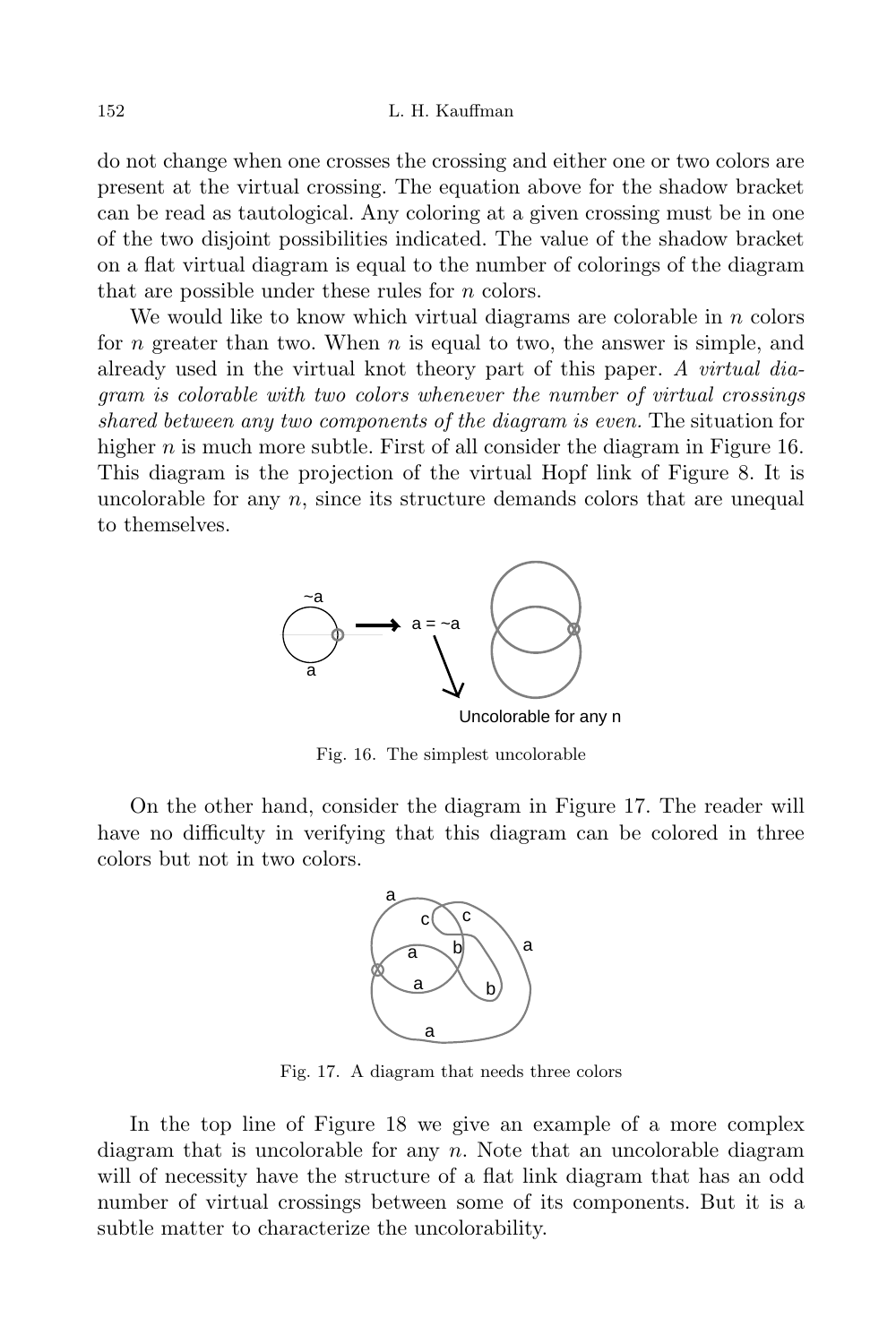

Fig. 18. Form of an uncolorable diagram

One way to begin to understand uncolorables is to look at the expansion of the shadow bracket for one crossing. View Figure 18. In this figure we illustrate the basic expansion equation for a diagram at one crossing, with the rest of the diagram concentrated in a tangle box with four external arcs. Uncolorability of *G* implies that two ways of connecting the arcs on the tangle box give graphs that, if colorable, force the same color on the two external arcs resulting from the connection. In the case of the examples shown in Figure 18, it is not hard to see that they satisfy this condition.

The problem of classifying exactly which shadow diagrams are colorable appears to be quite interesting. In fact, it is related directly to the classical four color problem [9, 6]. We now explain this connection.

**5.1.** *Cubic graphs, shadow diagrams and the four color problem.* A graph is said to be *cubic* if there are locally three edges per node. Graphs are allowed to have loops and to have multiple edges between two nodes. A cubic map *G* is said to be *properly colored* with *n* colors if the edges of *G* are colored from the *n* colors so that all colors incident to any node of *G* are distinct. It is well known that the following theorem is equivalent to the famous Four Color Theorem for maps in the plane.

Theorem (equivalent to the Four Color Theorem). *Let G be a connected cubic plane graph with no isthmus* (*an* isthmus *is an edge whose*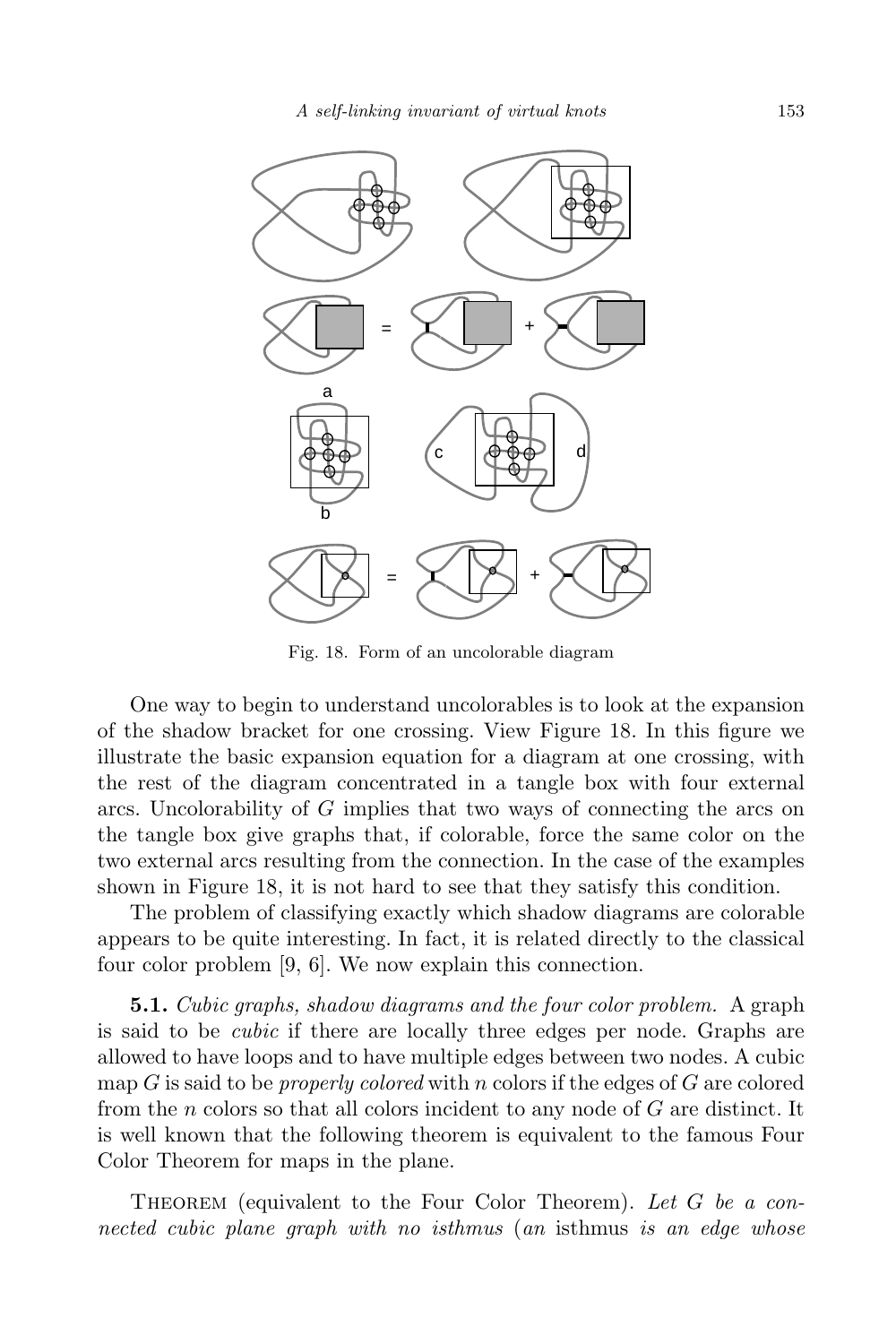*deletion disconnects the graph*)*. Then G is properly* 3*-colorable* (*as defined above*)*.*

We shall first use this result to give yet another (well known) equivalent version of the Four Color Theorem (FCT). To this end, call a disjoint collection  $\mathcal E$  of edges of  $G$  that includes all the vertices of  $G$  a *perfect matching* of *G*. Then  $\mathcal{C}(\mathcal{E}, \mathcal{G}) = G$  − Interior( $\mathcal{E}$ ) is a collection of *cycles* (graphs homeomorphic to the circle, with two edges incident to each node). We say that  $\mathcal E$ is an *even* perfect matching of *G* if every cycle in  $\mathcal{C}(\mathcal{E})$  has an even number of edges.

Theorem. *The following statement is equivalent to the Four Color Theorem*: *Let G be a plane cubic graph with no isthmus. There there exists an even perfect matching of G.*

*Proof.* Let *G* be a cubic plane graph with no isthmus. Suppose that *G* is properly 3-colored from the set  $\{a, b, c\}$ . Let  $\mathcal E$  denote all edges in  $G$  that receive the color *c*. Then, by the definition of proper coloring, the edges in  $\mathcal E$ are disjoint. By the definition of proper 3-coloring every node of *G* is in some edge of  $\mathcal{E}$ . Thus  $\mathcal{E}$  is a perfect matching of *G*. Since each cycle in  $\mathcal{C}(\mathcal{E}, \mathcal{G})$  is two-colored by the set  $\{a, b\}$ , each cycle is even. Hence  $\mathcal E$  is an even perfect matching of *G.*

Conversely, suppose that  $\mathcal E$  is an even perfect matching of  $G$ . Then we may assign the color *c* to all the edges of  $\mathcal{E}$ , and color the cycles in  $\mathcal{C}(\mathcal{E})$ using *a* and *b* (since each cycle is even). The result is a proper 3-coloring of the graph *G*. This completes the proof of the theorem.  $\blacksquare$ 



Fig. 19. Perfect matchings of a cubic plane graph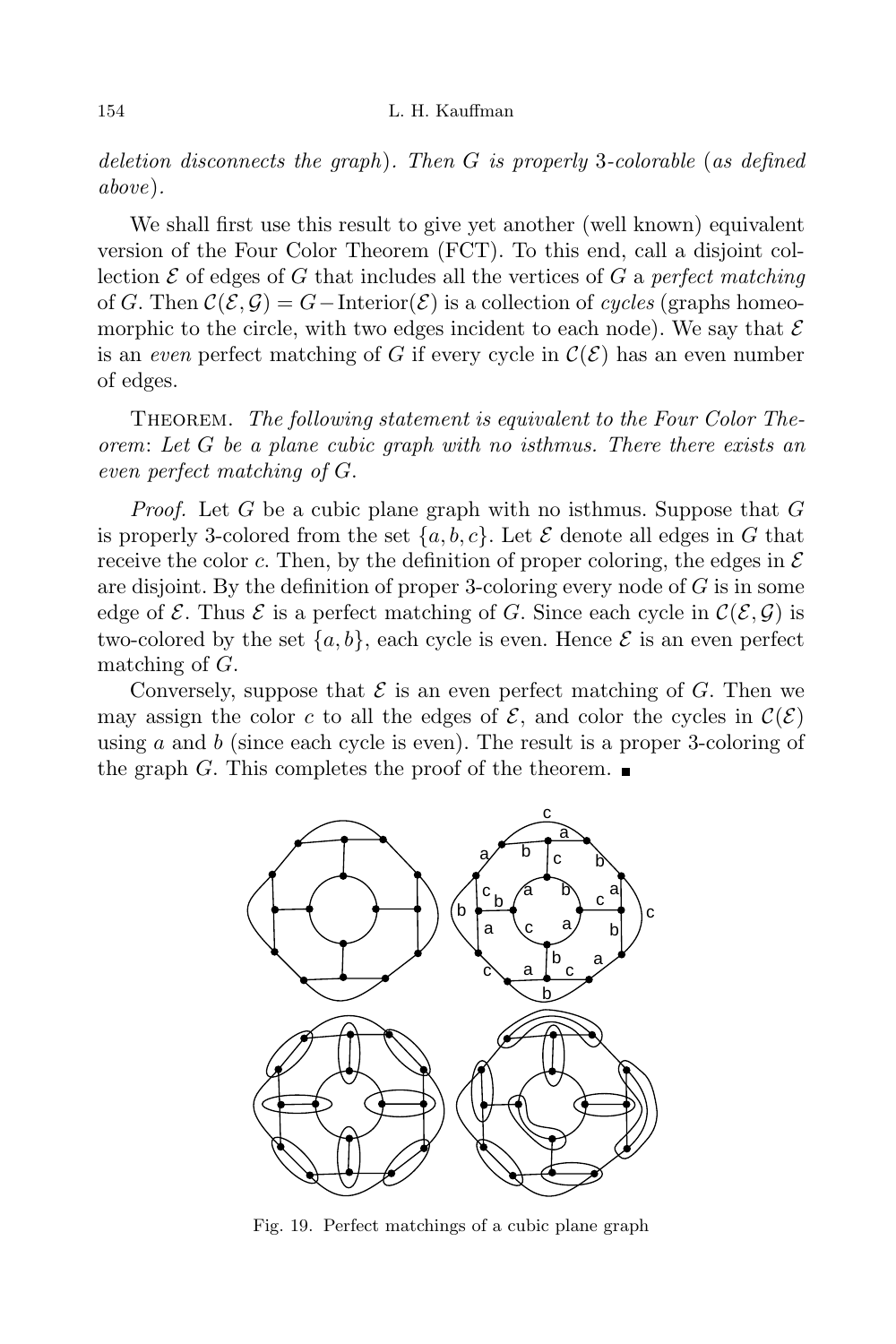REMARK. See Figure 19 for an illustration of two perfect matchings of a graph *G.* One perfect matching is not even. The other perfect matching is even, and the corresponding coloring is shown. This theorem shows that one could conceivably divide the proving of the FCT into two steps: First prove that every cubic plane isthmus-free graph has a perfect matching. Then prove that it has an even perfect matching. In fact, the existence of a perfect matching is hard, but available [4], while the existence of an even perfect matching is really hard!

Proposition. *Every cubic graph with no isthmus has a perfect matching.*

*Proof.* See [4, Chapter 4],  $\blacksquare$ 

REMARK. There are graphs that are uncolorable. Two famous such culprits are indicated in Figure 20. These are examples of graphs with perfect matchings, but no even perfect matching. The second example in Figure 20 is the "dumbell graph". It is planar, but has an isthmus. The first example is the Petersen graph. This graph is non-planar. We have illustrated the Petersen with one perfect matching that has two five cycles. No perfect matching of the Petersen is even. The third "double dumbell" graph illustrated in Figure 20 has no perfect matching.



Fig. 20. Dumbbell and Petersen

We are now in a position to explain the relationship between coloring cubic graphs and coloring virtual shadow diagrams. Let *G* be a cubic plane graph without isthmus. We shall say that a graph with no isthmus is *bridgeless*. Let *E* be a perfect matching for *G.* Replace each edge in *E* by the combination of flat crossing and virtual crossing shown in Figure 21. Call the resulting flat virtual diagram  $D(G, \mathcal{E})$ . We have the following theorem.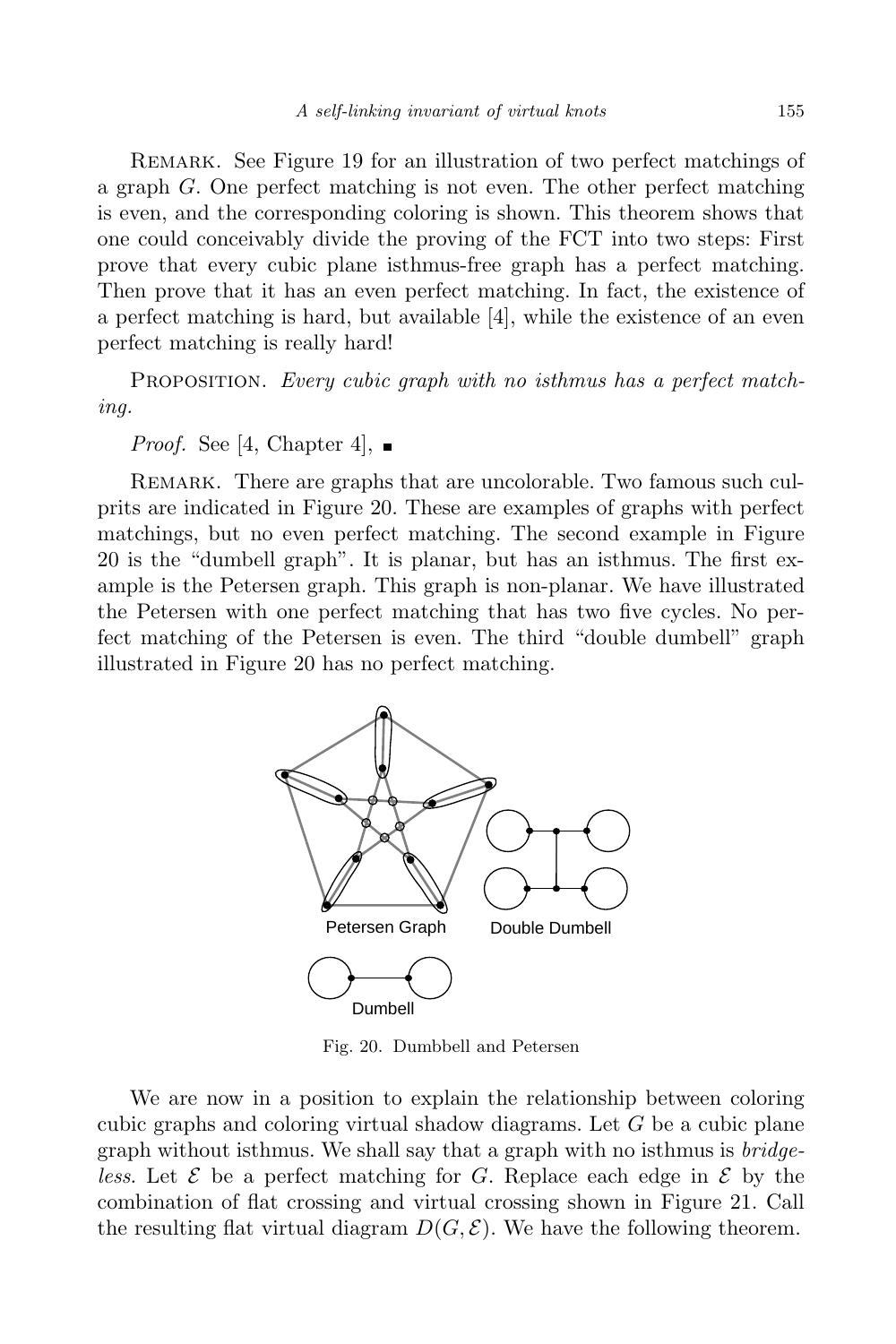### 156 L. H. Kauffman

THEOREM. Let *G* be a bridgeless cubic plane graph. Let  $\mathcal{E}$  be a perfect *matching for G. Then G can be properly colored with* 3 *colors if and only if*  $D(G, \mathcal{E})$  *can be properly colored with* 3 *colors as a flat virtual diagram. The Four Color Theorem is equivalent to the statement*: *There exists a perfect matching for G such that*  $D(G, \mathcal{E})$  *can be colored with two colors. That is*, *the binary bracket evaluated at*  $A = 1$  *does not vanish for*  $D(G, \mathcal{E})$ *.* 



Fig. 21. Translation between cubic graphs and shadow virtual diagrams

*Proof.* As is shown in Figure 21, the coloring conditions for the double Y configuration and for the replacement shadow diagram are the same when one is coloring at  $n = 3$ . Note that the edge that is deleted in passing to the shadow diagram will receive the third color that is distinct from the two colors that appear at the flat crossing in the shadow diagram. (This shows why this correspondence will not work for *n* greater than 3*.*) Using the perfect matching, one can replace each edge in  $\mathcal E$  with the corresponding shadow diagram configuration. The result is a virtual shadow diagram whose colorings are in one-to-one correspondence with the colorings of the original graph. The rest of the theorem follows from our discussion of perfect matchings and the need for an even perfect matching to satisfy the coloring condition at all vertices of the graph. With an even perfect matching, the corresponding shadow diagram can be colored with two colors. Hence its binary bracket at  $A = 1$  does not vanish. This completes the proof.  $\blacksquare$ 

Remark. There is much more to explore in this domain. In Figure 22 we illustrate how the translation process from cubic graphs to virtual shadow diagrams takes a version of the Petersen graph, with a specific perfect matching to the uncolorable shadow diagram at the top of Figure 18 (after removal of two redundant virtual crossings). In general, any virtual shadow diagram can be translated into a cubic graph (with some perfect matching) by placing two canceling virtual crossings next to any isolated flat crossing in the diagram and then using the combination of flat crossing and virtual crossing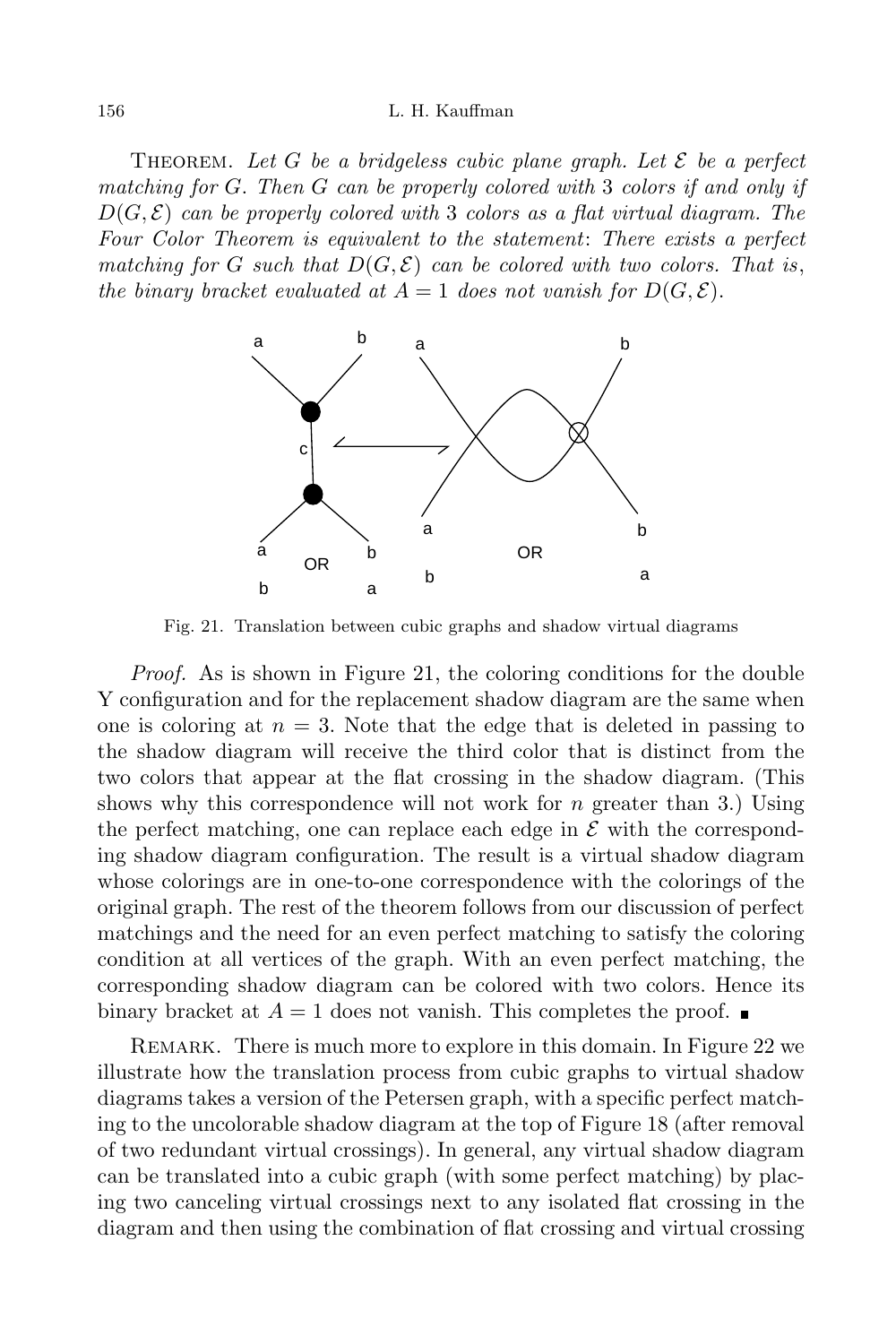

Fig. 22. Petersen graph *G* with perfect matching *E*, and virtual shadow diagram  $D(G, E)$ 

to form a double Y configuration. The resulting cubic graph may or may not be planar as a result of this operation. For any cubic graph *G* with no isthmus, each perfect matching of *G* gives rise to a virtual shadow diagram. Thus there is a multiplicity of virtual shadow diagrams corresponding to a given cubic graph. Note that for *n* greater than 3 the colorings for cubic graphs and the colorings for virtual shadow diagrams are no longer in one-to-one correspondence (since in that case the top and bottom ends of the double Y can receive different pairs of colors). We shall reserve further comments on this colorful domain for the next paper.

## **References**

- [1] J. S. Carter, S. Kamada and M. Saito, *Stable equivalence of knots on surfaces and virtual knot cobordisms*, J. Knot Theory Ramifications 11 (2002), 311–320.
- [2] H. A. Dye, *Unitary solutions to the Yang–Baxter equation in dimension four*, Quantum Inf. Processing 2 (2002), 117–151; arXiv:quant-ph/0211050
- [3] M. Goussarov, M. Polyak and O. Viro, *Finite type invariants of classical and virtual knots*, Topology 39 (2000), 1045–1068.
- [4] D. A. Holton and J. Sheehan, *The Petersen Graph*, Austral. Math. Soc. Lecture Ser. 7, Cambridge Univ. Press, Cambridge, 1993.
- [5] L. H. Kauffman, *State models and the Jones polynomial*, Topology 26 (1987), 395– 407.
- [6] —, *Knots and Physics*, 3rd ed., World Sci., Singapore, 2001.
- [7] —, *Virtual knot theory*, European J. Combin. 20 (1999), 663–690.
- [8] —, *Detecting virtual knots*, Atti Sem. Mat. Fis. Univ. Modena 49 (2001), suppl., 241–282.
- [9] —, *Reformulating the map color theorem*, in: Accota Graph Theory proceedings, to appear; arXiv:math.CO/0112266.
- [10] L. H. Kauffman and S. J. Lomonaco Jr., *Braiding operators are universal quantum gates*, arXiv:quant-ph/0401090.
- [11] G. Kuperberg, *What is a virtual link?*, Algebr. Geom. Topol. 3 (2003), 587–591; arXiv:math.GT/0208039.